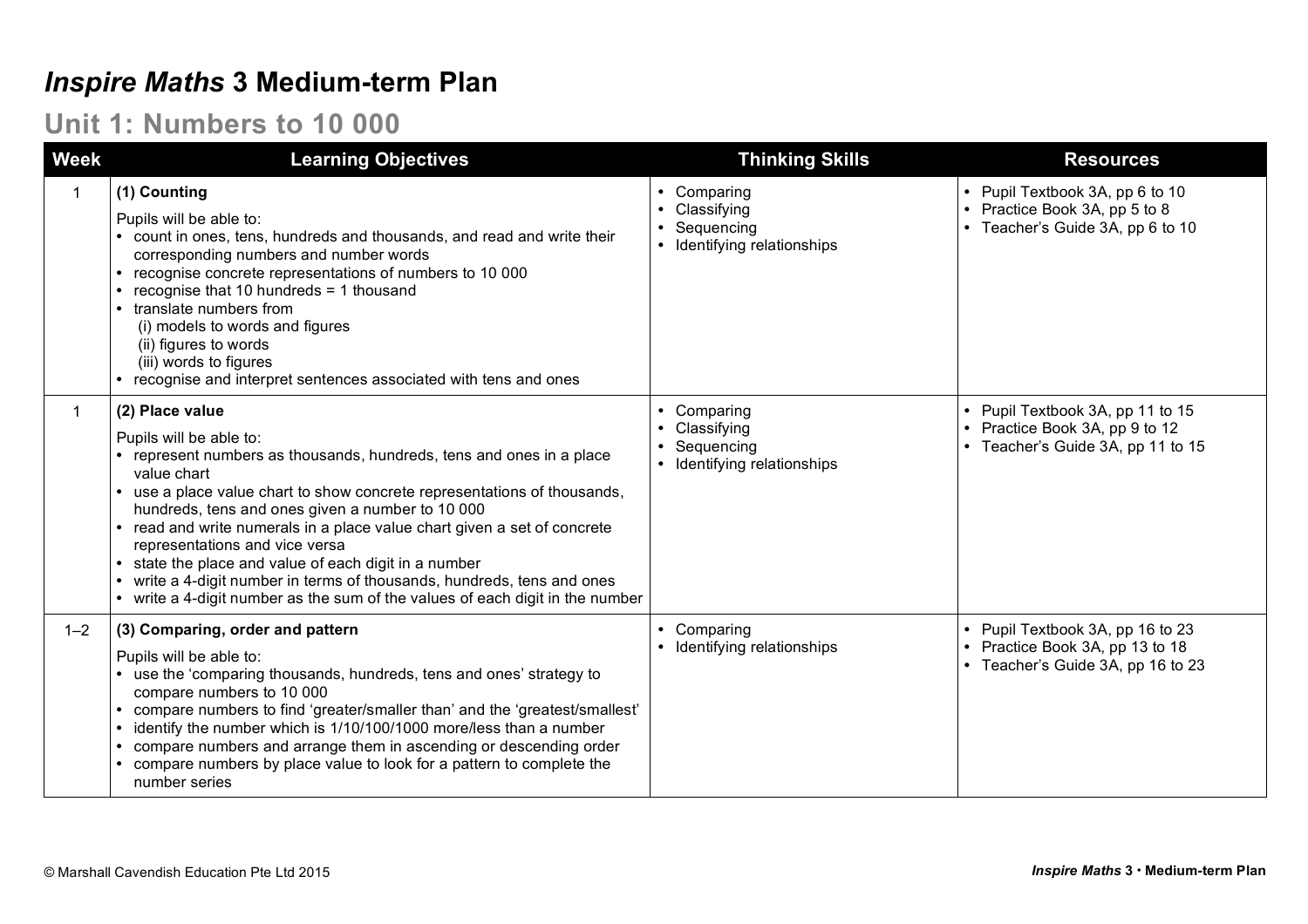| $1 - 2$ | Let's Explore!                                                                                                                                                                                                                       |                                |                                                                                      |
|---------|--------------------------------------------------------------------------------------------------------------------------------------------------------------------------------------------------------------------------------------|--------------------------------|--------------------------------------------------------------------------------------|
|         | This task enables pupils to make use of place and value to make different 4-<br>digit numbers and to identify the smallest and greatest number in each set of<br>numbers they have made.                                             |                                |                                                                                      |
|         | Maths Journal                                                                                                                                                                                                                        |                                |                                                                                      |
|         | Pupils will be able to:<br>express their understanding of the process of comparing and ordering<br>numbers<br>express their understanding of place and value by listing the similarities<br>and differences between pairs of numbers |                                |                                                                                      |
|         | Put On Your Thinking Caps!<br>Pupils will be able to apply number and place value concepts to find the<br>missing digits in a number.                                                                                                | Comparing<br>Logical reasoning | Pupil Textbook 3A, p 24<br>Practice Book 3A, pp 19 to 22<br>Teacher's Guide 3A, p 24 |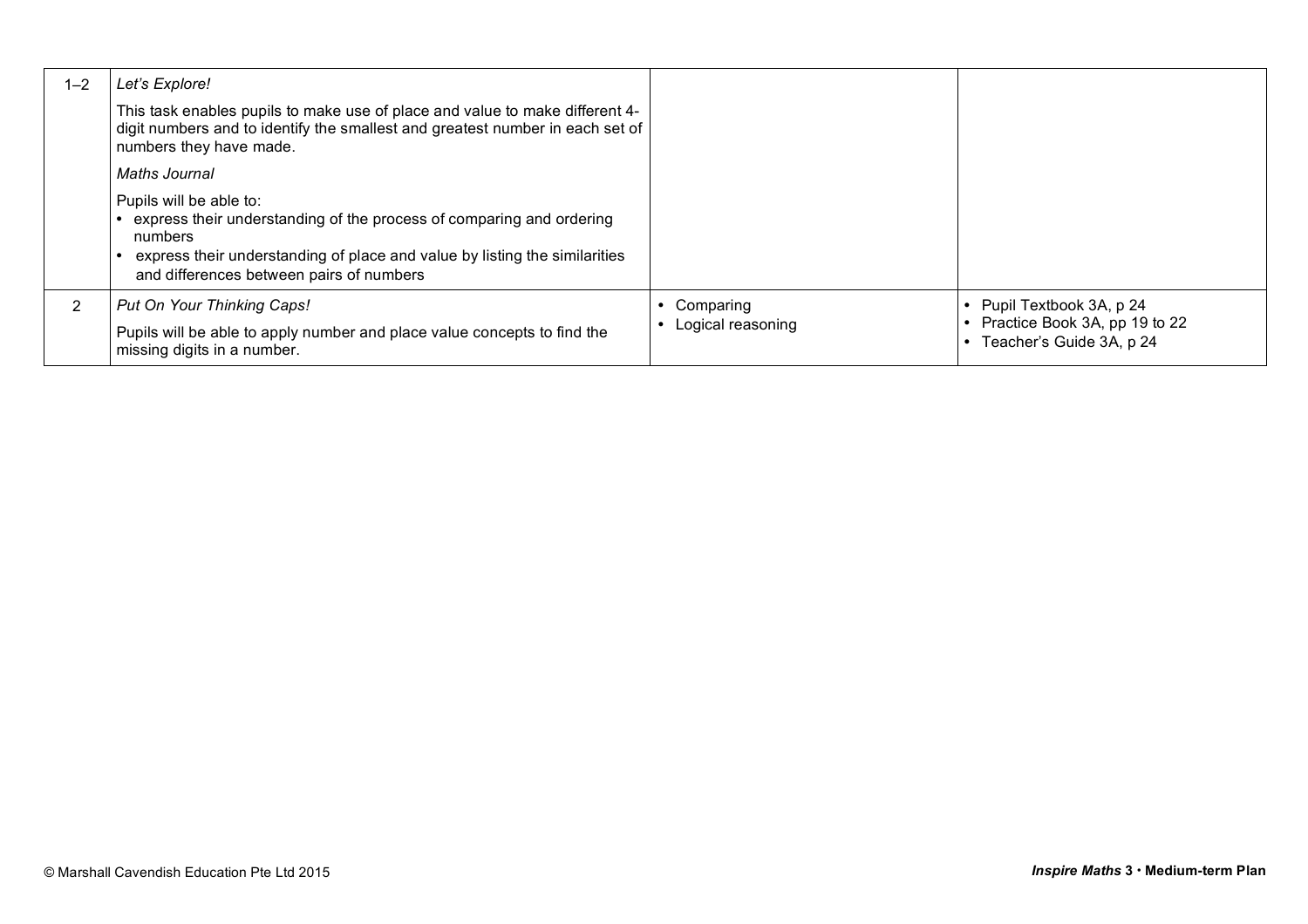### **Unit 2: Addition of Numbers within 10 000**

| <b>Week</b>    | <b>Learning Objectives</b>                                                                                                                                                                                                                                                                                                                                                                       | <b>Thinking Skills</b>                                          | <b>Resources</b>                                                                                     |
|----------------|--------------------------------------------------------------------------------------------------------------------------------------------------------------------------------------------------------------------------------------------------------------------------------------------------------------------------------------------------------------------------------------------------|-----------------------------------------------------------------|------------------------------------------------------------------------------------------------------|
| $\overline{2}$ | (1) The meaning of sum<br>Pupils will be able to:<br>relate the word 'sum' to the addition operation<br>add within 1000 with or without regrouping                                                                                                                                                                                                                                               | Identifying relationships                                       | • Pupil Textbook 3A, p 25<br>• Practice Book 3A, pp 23 to 24<br>• Teacher's Guide 3A, p 37           |
| $\overline{2}$ | (2) Simple addition within 10 000<br>Pupils will be able to:<br>add within 10 000 without regrouping<br>add using concrete representations and place value charts<br>begin column addition by adding the ones, tens, hundreds and thousands<br>in order<br>add without using concrete representations and without place value charts                                                             | Identifying relationships                                       | Pupil Textbook 3A, pp 26 to 27<br>• Practice Book 3A, pp 25 to 28<br>Teacher's Guide 3A, pp 38 to 39 |
| 3              | (3) Addition with regrouping in hundreds<br>Pupils will be able to:<br>add two 4-digit numbers with regrouping in hundreds using concrete<br>representations<br>show regrouping of hundreds to thousands and hundreds<br>carry out column addition by adding the hundreds first, then the<br>thousands with regrouping in the hundreds place<br>add without place value charts<br>Let's Explore! | Applying place value relationships<br>Identifying relationships | • Pupil Textbook 3A, pp 28 to 31<br>Practice Book 3A, pp 29 to 30<br>Teacher's Guide 3A, pp 40 to 43 |
|                | This task enables pupils to find out when regrouping in the hundreds place<br>will occur.                                                                                                                                                                                                                                                                                                        |                                                                 |                                                                                                      |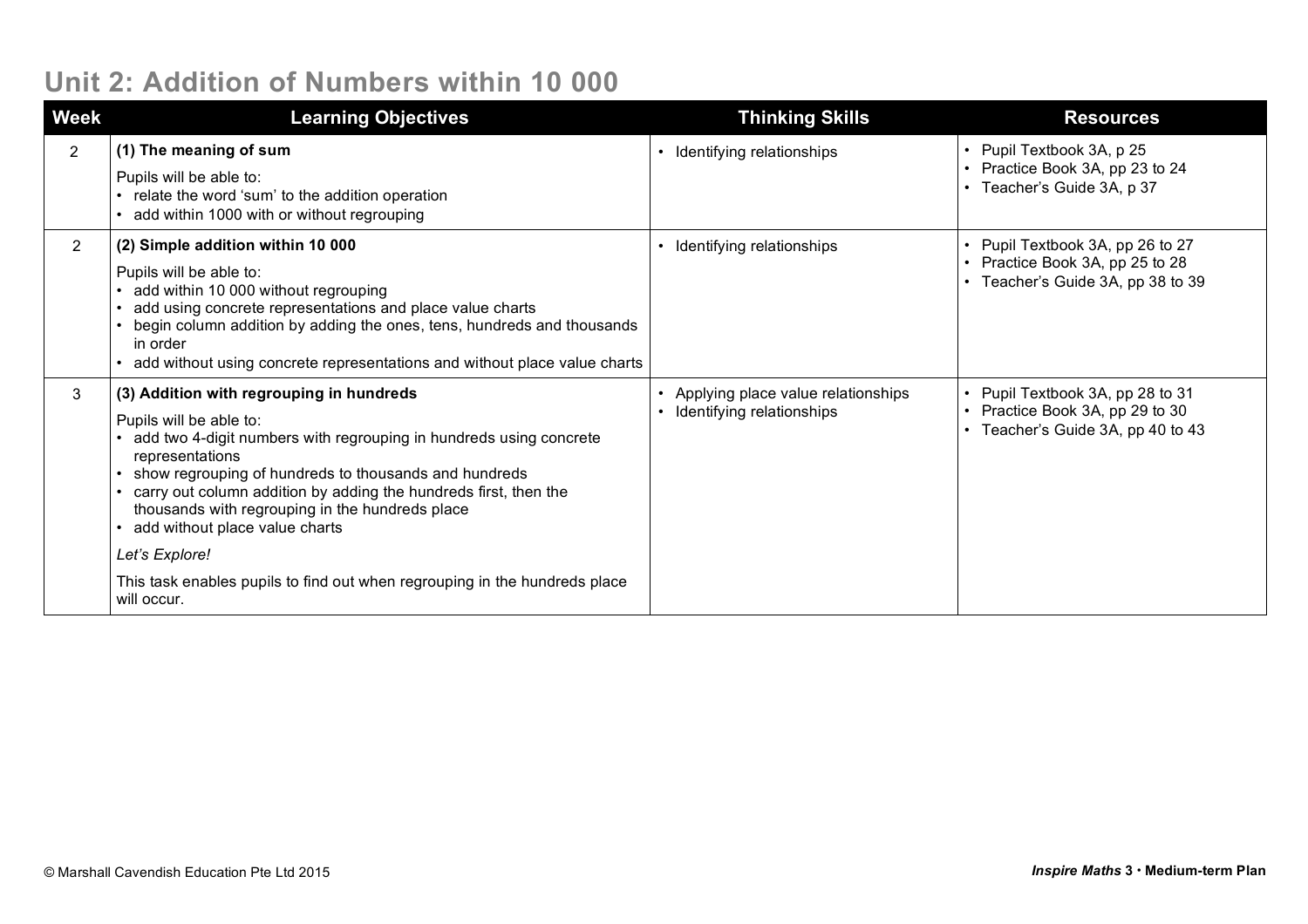| 3                                    | (4) Addition with regrouping in ones, tens and hundreds<br>Pupils will be able to:<br>add two 4-digit numbers with regrouping in ones, tens and hundreds using<br>concrete representations<br>• show regrouping of ones to tens and ones; tens to hundreds and tens;<br>hundreds to thousands and hundreds<br>• carry out column addition with regrouping in the ones, tens and hundreds<br>places<br>• solve addition word problems with regrouping by using concrete<br>representations | Applying place value relationships<br>Translating words to symbols<br>Analysing | • Pupil Textbook 3A, pp 32 to 35<br>• Practice Book 3A, pp 31 to 34<br>Teacher's Guide 3A, pp 44 to 47 |
|--------------------------------------|-------------------------------------------------------------------------------------------------------------------------------------------------------------------------------------------------------------------------------------------------------------------------------------------------------------------------------------------------------------------------------------------------------------------------------------------------------------------------------------------|---------------------------------------------------------------------------------|--------------------------------------------------------------------------------------------------------|
|                                      | <b>Maths Journal</b>                                                                                                                                                                                                                                                                                                                                                                                                                                                                      |                                                                                 |                                                                                                        |
|                                      | Pupils will be able to:<br>• identify two common mistakes made in the addition of two numbers and to<br>explain the mistakes<br>• express their understanding of regrouping by writing down the steps in the<br>procedure for adding two numbers                                                                                                                                                                                                                                          |                                                                                 |                                                                                                        |
| 4                                    | Put On Your Thinking Caps!                                                                                                                                                                                                                                                                                                                                                                                                                                                                | Comparing                                                                       | • Pupil Textbook 3A, p 36                                                                              |
|                                      | These questions reinforce and consolidate the process of regrouping<br>hundreds.                                                                                                                                                                                                                                                                                                                                                                                                          | Analysing parts and whole                                                       | • Practice Book 3A, pp 35 to 38<br>Teacher's Guide 3A, p 48                                            |
|                                      | Review 1                                                                                                                                                                                                                                                                                                                                                                                                                                                                                  |                                                                                 | • Practice Book 3A, pp 39 to 42                                                                        |
|                                      |                                                                                                                                                                                                                                                                                                                                                                                                                                                                                           | <b>Summative assessment opportunity</b>                                         |                                                                                                        |
| Assessment Book 3, Test 1, pp 1 to 6 |                                                                                                                                                                                                                                                                                                                                                                                                                                                                                           |                                                                                 |                                                                                                        |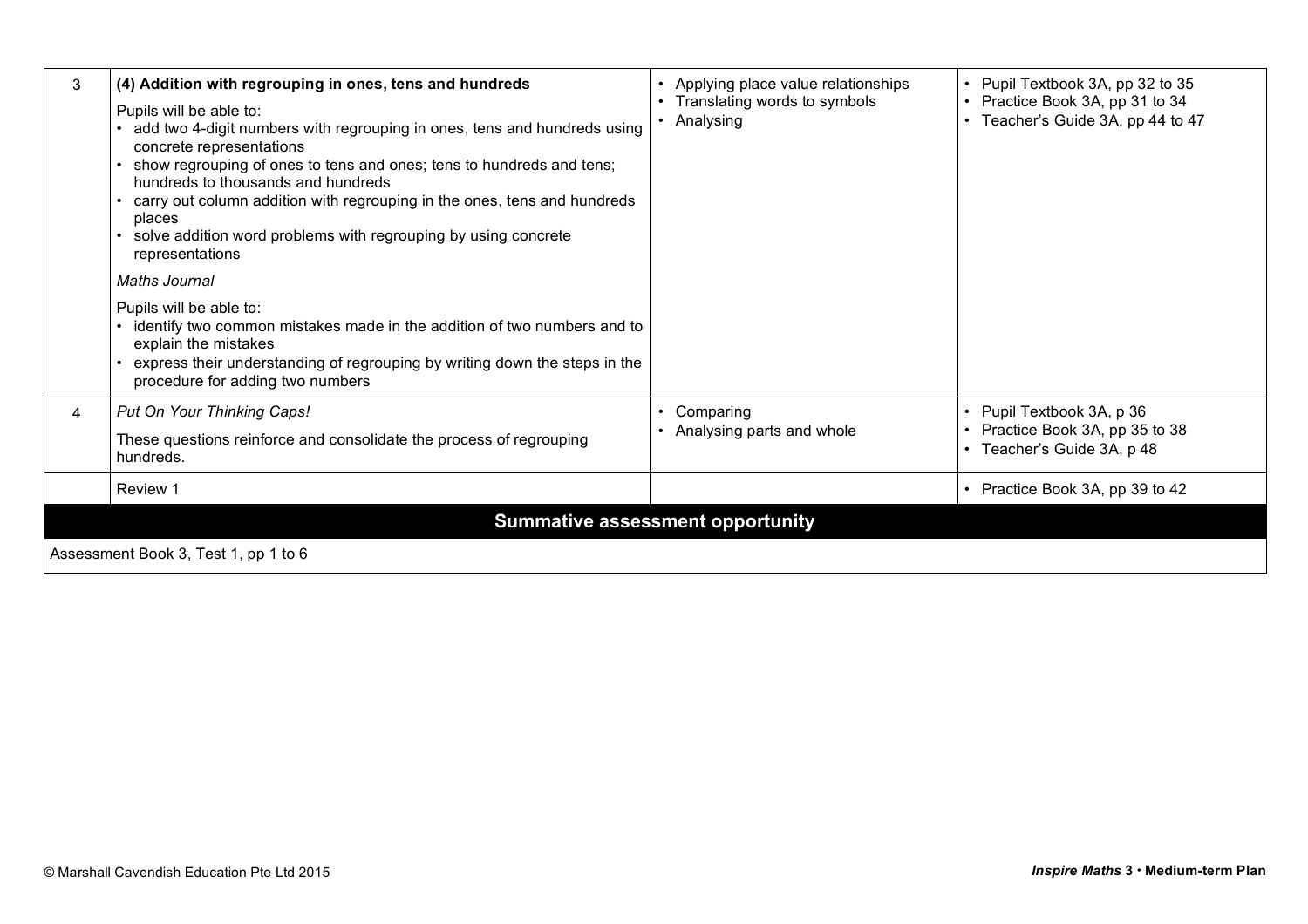#### **Unit 3: Subtraction of Numbers within 10 000**

| <b>Week</b> | <b>Learning Objectives</b>                                                                                                                                                                                                                                                                                                                                                                                                                                                                                           | <b>Thinking Skills</b>                                                                 | <b>Resources</b>                                                                                     |
|-------------|----------------------------------------------------------------------------------------------------------------------------------------------------------------------------------------------------------------------------------------------------------------------------------------------------------------------------------------------------------------------------------------------------------------------------------------------------------------------------------------------------------------------|----------------------------------------------------------------------------------------|------------------------------------------------------------------------------------------------------|
| 4           | (1) The meaning of difference<br>Pupils will be able to:<br>interpret the difference between two numbers when subtracting the<br>smaller number from the greater number<br>subtract two numbers within 10 000 with regrouping in the ones column<br>translate verbal statements and models to subtraction number sentences                                                                                                                                                                                           | • Identifying relationships<br>Translating words and models to<br>$\bullet$<br>symbols | Pupil Textbook 3A, pp 37 to 39<br>Practice Book 3A, pp 43 to 46<br>• Teacher's Guide 3A, pp 63 to 65 |
| 4           | (2) Simple subtraction within 10 000<br>Pupils will be able to:<br>subtract two 4-digit numbers without regrouping<br>use concrete representations to subtract without regrouping<br>use column subtraction by subtracting the digits in the ones place first,<br>followed by the tens, then the hundreds and finally the thousands                                                                                                                                                                                  | Comparing<br>$\bullet$<br>Identifying relationships                                    | Pupil Textbook 3A, pp 40 to 41<br>Practice Book 3A, pp 47 to 48<br>• Teacher's Guide 3A, pp 66 to 67 |
| 4           | (3) Subtraction with regrouping in hundreds and thousands<br>Pupils will be able to:<br>subtract two 4-digit numbers with regrouping in hundreds and thousands<br>use concrete representations to subtract numbers with regrouping<br>show regrouping of thousands to thousands and hundreds<br>carry out column subtraction by first subtracting the ones, followed by the<br>tens; then regroup the thousands and hundreds to subtract the hundreds<br>and finally the thousands                                   | Comparing<br>$\bullet$<br>Identifying place value relationships                        | Pupil Textbook 3A, pp 42 to 44<br>Practice Book 3A, pp 49 to 50<br>• Teacher's Guide 3A, pp 68 to 70 |
| 5           | (4) Subtraction with regrouping in ones, tens, hundreds and thousands<br>Pupils will be able to:<br>subtract two 4-digit numbers with regrouping in ones, tens, hundreds and<br>thousands<br>use concrete representations to subtract numbers with regrouping<br>show regrouping of tens to tens and ones; hundreds to hundreds and<br>tens; thousands to thousands and hundreds<br>carry out column subtraction by first subtracting the ones, followed by the<br>tens, then the hundreds and finally the thousands | Comparing<br>• Identifying place value relationships                                   | Pupil Textbook 3A, pp 45 to 49<br>Practice Book 3A, pp 51 to 56<br>• Teacher's Guide 3A, pp 71 to 75 |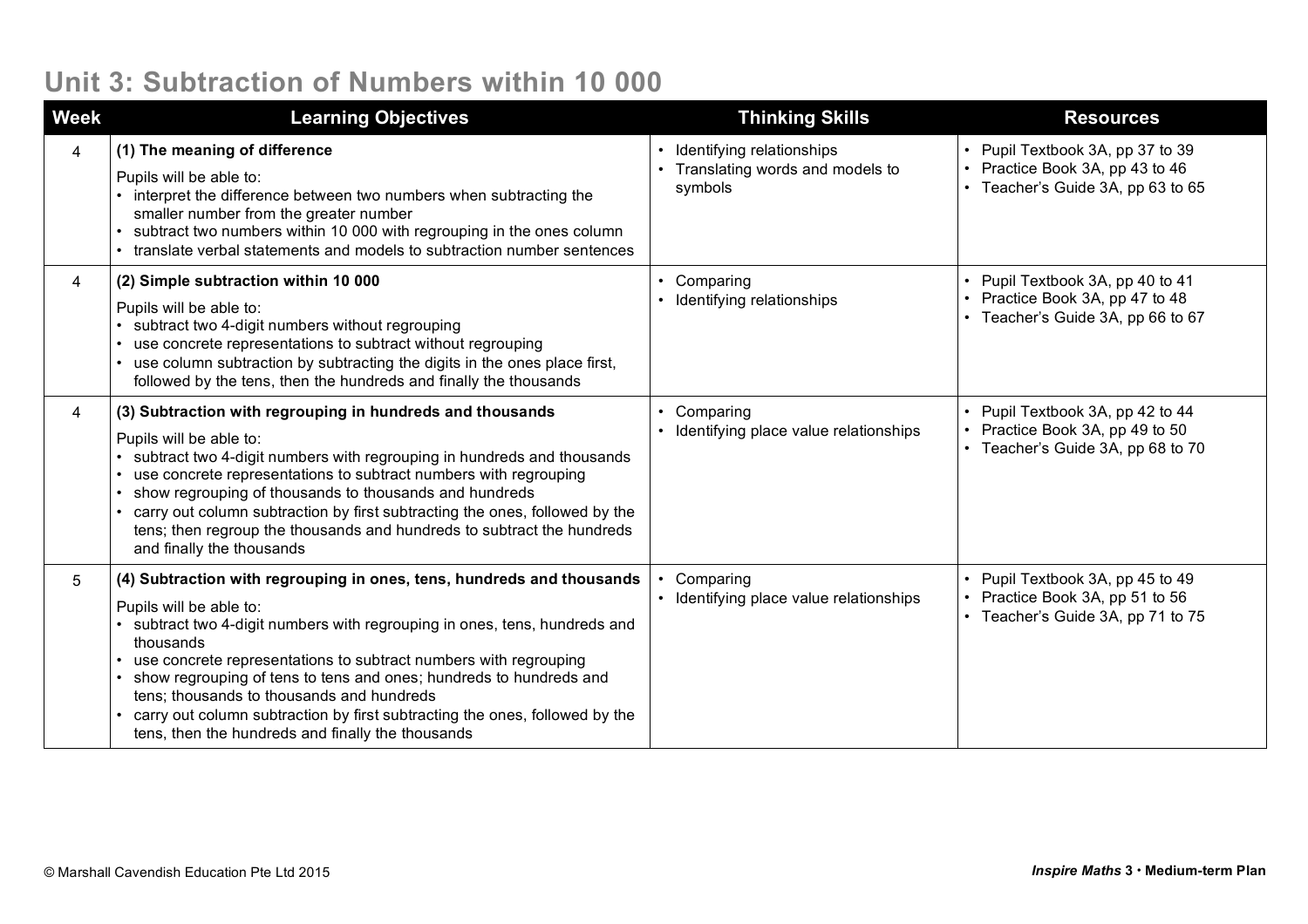| 5 | (5) Subtraction with numbers that have zeros<br>Pupils will be able to:<br>subtract a 4-digit number from another 4-digit number that has zeros in<br>the hundreds, tens and ones<br>• translate verbal statements and models to subtraction number sentences<br>use concrete representations to show regrouping from thousands to<br>hundreds, tens and ones<br>carry out column subtraction starting with the ones, tens, hundreds and<br>thousands by regrouping<br>solve subtraction word problems involving numbers with zeros by drawing<br>models | Comparing<br>Identifying place value relationships<br>Translating words and models to<br>symbols | Pupil Textbook 3A, pp 50 to 54<br>Practice Book 3A, pp 57 to 58<br>Teacher's Guide 3A, pp 76 to 80 |
|---|----------------------------------------------------------------------------------------------------------------------------------------------------------------------------------------------------------------------------------------------------------------------------------------------------------------------------------------------------------------------------------------------------------------------------------------------------------------------------------------------------------------------------------------------------------|--------------------------------------------------------------------------------------------------|----------------------------------------------------------------------------------------------------|
| 5 | Put On Your Thinking Caps!                                                                                                                                                                                                                                                                                                                                                                                                                                                                                                                               | Comparing                                                                                        | Pupil Textbook 3A, p 55                                                                            |
|   | These questions will reinforce and consolidate pupils' understanding of                                                                                                                                                                                                                                                                                                                                                                                                                                                                                  | Heuristic for problem solving:                                                                   | Practice Book 3A, pp 59 to 62                                                                      |
|   | regrouping in the procedure for subtraction.                                                                                                                                                                                                                                                                                                                                                                                                                                                                                                             | Guess and check                                                                                  | Teacher's Guide 3A, p 81                                                                           |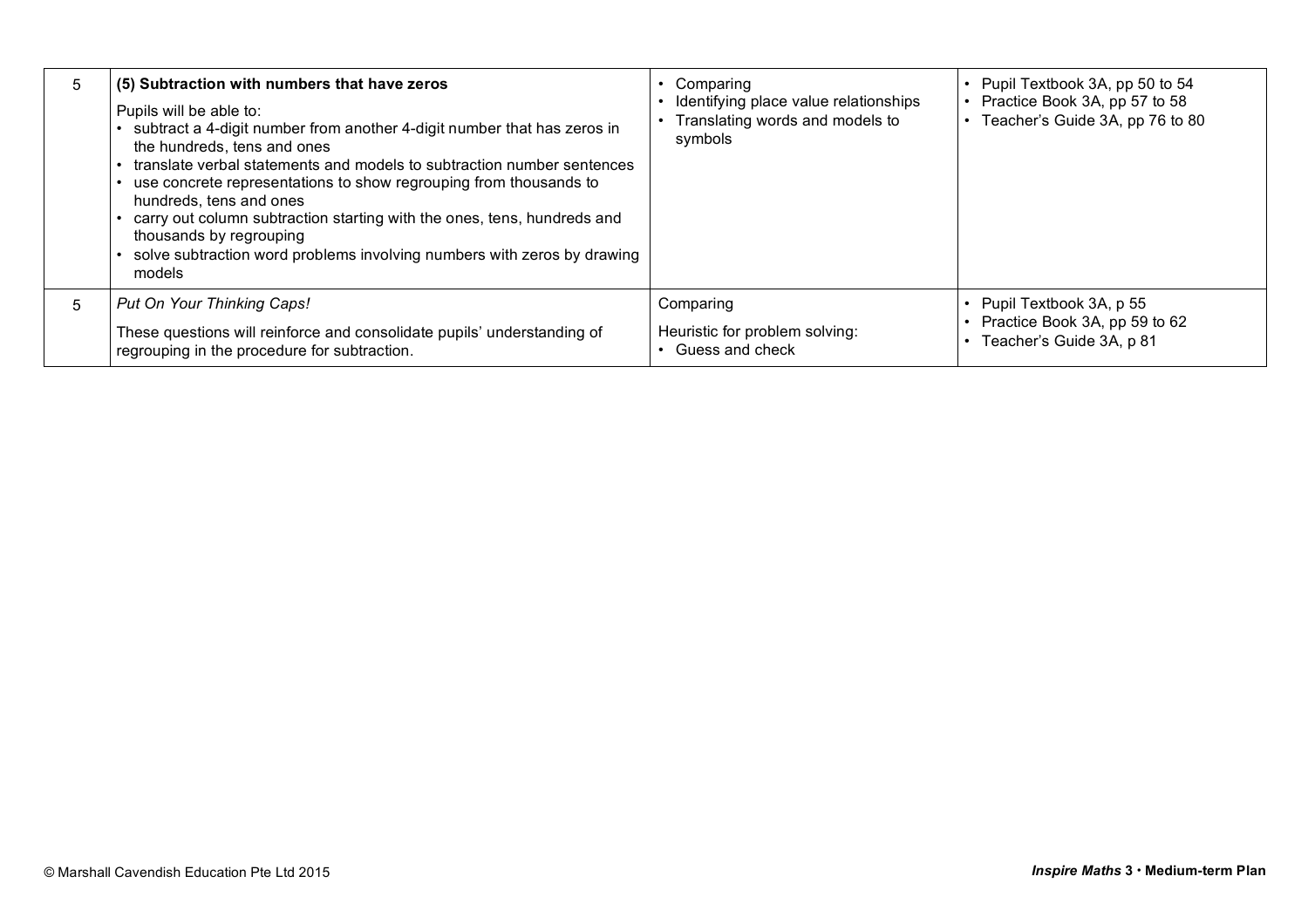### **Unit 4: Solving Word Problems 1: Addition and Subtraction**

| <b>Week</b>                                                                                                                                                  | <b>Learning Objectives</b>                                                                                                                                                                                                                                                                                                                                                                                                 | <b>Thinking Skills</b>                                                                          | <b>Resources</b>                                                                                   |  |
|--------------------------------------------------------------------------------------------------------------------------------------------------------------|----------------------------------------------------------------------------------------------------------------------------------------------------------------------------------------------------------------------------------------------------------------------------------------------------------------------------------------------------------------------------------------------------------------------------|-------------------------------------------------------------------------------------------------|----------------------------------------------------------------------------------------------------|--|
| 6                                                                                                                                                            | <b>Word problems</b><br>Pupils will be able to:<br>apply addition concepts ('part-whole', 'adding on' and 'comparing') and<br>subtraction concepts ('part-whole', 'taking away' and 'comparing') to solve<br>two-step word problems<br>solve two-step word problems by using models that represent the problem<br>situation<br>make up two-step word problems using given words and numbers in<br>addition and subtraction | Analysing and interpreting<br>$\bullet$<br>Applying addition and subtraction<br>concepts        | Pupil Textbook 3A, pp 56 to 60<br>Practice Book 3A, pp 63 to 74<br>Teacher's Guide 3A, pp 94 to 98 |  |
|                                                                                                                                                              | Let's Explore!<br>Pupils will be able to use addition and subtraction concepts (sum and<br>difference) to investigate and discover a pattern from a series of<br>calculations.                                                                                                                                                                                                                                             |                                                                                                 |                                                                                                    |  |
| 6                                                                                                                                                            | Put On Your Thinking Caps!<br>Pupils will be able to draw diagrams or use 'guess and check' to solve a<br>challenging problem.                                                                                                                                                                                                                                                                                             | Making inferences<br>$\bullet$<br>Heuristic for problem solving:<br>Draw a diagram<br>$\bullet$ | Pupil Textbook 3A, p 61<br>Practice Book 3A, pp 75 to 78<br>Teacher's Guide 3A, p 99               |  |
|                                                                                                                                                              | Review 2<br>Revision 1                                                                                                                                                                                                                                                                                                                                                                                                     |                                                                                                 | Practice Book 3A, pp 79 to 88                                                                      |  |
| <b>Summative assessment opportunities</b>                                                                                                                    |                                                                                                                                                                                                                                                                                                                                                                                                                            |                                                                                                 |                                                                                                    |  |
| Assessment Book 3, Test 2, pp 7 to 12<br>For extension, Assessment Book 3, Challenging Problems 1, pp 13 to 14<br>Assessment Book 3, Check-up 1, pp 15 to 24 |                                                                                                                                                                                                                                                                                                                                                                                                                            |                                                                                                 |                                                                                                    |  |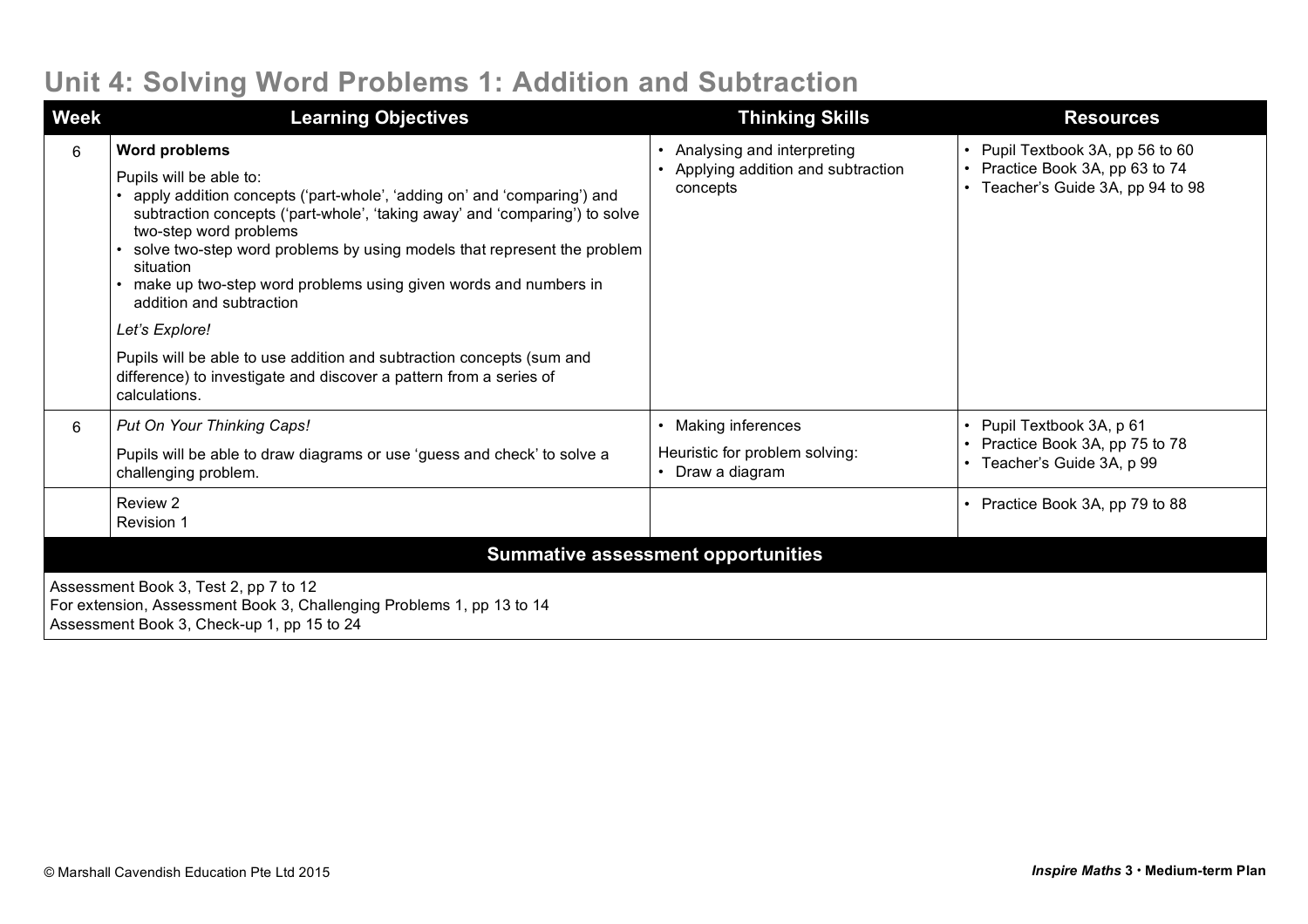# **Unit 5: Multiplying by 6, 7, 8 and 9**

| <b>Week</b> | <b>Learning Objectives</b>                                                                                                                                                                                                                                                                                                                               | <b>Thinking Skills</b>                                                                             | <b>Resources</b>                                                                                           |
|-------------|----------------------------------------------------------------------------------------------------------------------------------------------------------------------------------------------------------------------------------------------------------------------------------------------------------------------------------------------------------|----------------------------------------------------------------------------------------------------|------------------------------------------------------------------------------------------------------------|
|             | (1) Multiplying by 6: skip-counting<br>Pupils will be able to:<br>recall multiplication concepts in groups of 6 and multiplying by 6<br>use the 'skip-count in sixes' strategy to find the six times table facts<br>write multiplication sentences involving 6, given different problem<br>situations<br>commit the six times table facts to memory      | Associating<br>Relating<br>Identifying relationships<br>Recalling<br>Applying multiplication facts | • Pupil Textbook 3A, pp 62 to 64<br>• Practice Book 3B, pp 5 to 6<br>• Teacher's Guide 3A, pp 118 to 120   |
|             | (2) Multiplying by 7: skip-counting<br>Pupils will be able to:<br>recall multiplication concepts in groups of 7 and multiplying by 7<br>use the 'skip-count in sevens' strategy to find the seven times table facts<br>write multiplication sentences involving 7, given different problem<br>situations<br>commit the seven times table facts to memory | Associating<br>Relating<br>Identifying relationships                                               | • Pupil Textbook 3A, pp 65 to 66<br>Practice Book 3B, pp 7 to 8<br>• Teacher's Guide 3A, pp 121 to 122     |
|             | (3) Multiplying by 8: skip-counting<br>Pupils will be able to:<br>recall multiplication concepts in groups of 8 and multiplying by 8<br>use the 'skip-count in eights' strategy to find the eight times table facts<br>write multiplication sentences involving 8, given different problem<br>situations<br>commit the eight times table facts to memory | Associating<br>Relating<br>Identifying relationships                                               | • Pupil Textbook 3A, pp 67 to 68<br>Practice Book 3B, pp 9 to 10<br>• Teacher's Guide 3A, pp 123 to 124    |
|             | (4) Multiplying by 9<br>Pupils will be able to:<br>recall multiplication concepts in groups of 9 and multiplying by 9<br>use the 'finger counting' method to find the nine times table facts<br>write multiplication sentences involving 9, given different problem<br>situations<br>commit the nine times table facts to memory                         | Associating<br>Relating<br>Identifying relationships                                               | • Pupil Textbook 3A, pp 69 to 71<br>• Practice Book 3B, pp 11 to 12<br>• Teacher's Guide 3A, pp 125 to 127 |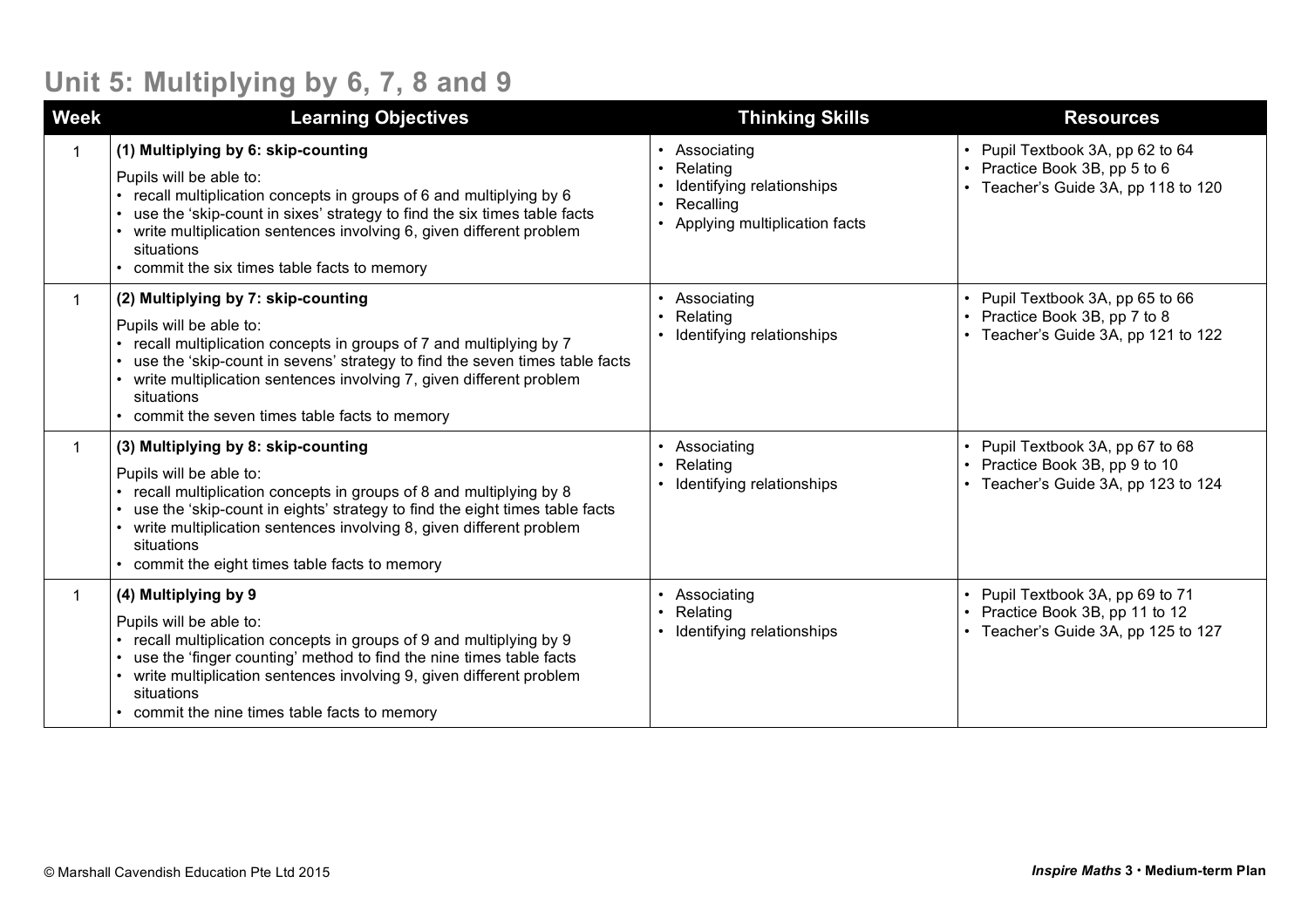| $\overline{2}$ | (5) Short cut method for multiplying by 6, 7, 8 and 9<br>Pupils will be able to:<br>• use the 'connecting fact' strategy starting from $5 \times 6$ to find more difficult<br>facts of 6<br>• use the 'connecting fact' strategy starting from 5 x 7 to find more difficult<br>facts of 7<br>• use the 'connecting fact' strategy starting from 5 x 8 to find more difficult<br>facts of 8<br>• use the 'connecting fact' strategy starting from 5 x 9 to find more difficult<br>facts of 9<br>Let's Explore!<br>Pupils will be able to:<br>· discover the pattern of multiples of 5: | • Associating<br>Relating<br>• Identifying relationships   | • Pupil Textbook 3A, pp 72 to 73<br>Practice Book 3B, pp 13 to 16<br>• Teacher's Guide 3A, pp 128 to 129 |
|----------------|---------------------------------------------------------------------------------------------------------------------------------------------------------------------------------------------------------------------------------------------------------------------------------------------------------------------------------------------------------------------------------------------------------------------------------------------------------------------------------------------------------------------------------------------------------------------------------------|------------------------------------------------------------|----------------------------------------------------------------------------------------------------------|
|                | (a) whenever an even number is multiplied by 5, it has 0 as its ones digit<br>(b) whenever an odd number is multiplied by 5, it has 5 as its ones digit                                                                                                                                                                                                                                                                                                                                                                                                                               |                                                            |                                                                                                          |
| $\overline{2}$ | (6) Division: finding the number of items in each group<br>Pupils will be able to:<br>• recall division concepts in finding the number of items in each group<br>• find division facts by recalling multiplication facts<br>• relate division and multiplication facts<br>• write division facts from given multiplication facts<br>• write multiplication facts from given division facts<br>• write division sentences involving 6, 7, 8 or 9, given different problem<br>situations                                                                                                | • Associating<br>Relating<br>• Identifying relationships   | Pupil Textbook 3A, pp 74 to 75<br>Practice Book 3B, pp 17 to 18<br>• Teacher's Guide 3A, pp 130 to 131   |
| $\overline{2}$ | (7) Division: making equal groups<br>Pupils will be able to:<br>• recall division concepts in finding the number of groups<br>• find division facts by recalling multiplication facts<br>• relate division and multiplication facts<br>• write division facts from given multiplication facts<br>• write multiplication facts from given division facts<br>• write division sentences involving 6, 7, 8 or 9, given different problem<br>situations                                                                                                                                   | • Associating<br>Relating<br>• Identifying relationships   | • Pupil Textbook 3A, pp 76 to 77<br>Practice Book 3B, pp 19 to 20<br>• Teacher's Guide 3A, pp 132 to 133 |
| $\overline{2}$ | Put On Your Thinking Caps!<br>Pupils will be able to apply multiplication and division facts to find the<br>numbers.                                                                                                                                                                                                                                                                                                                                                                                                                                                                  | • Associating<br>• Relating<br>• Identifying relationships | • Pupil Textbook 3A, p 78<br>• Practice Book 3B, pp 21 to 22<br>• Teacher's Guide 3A, p 134              |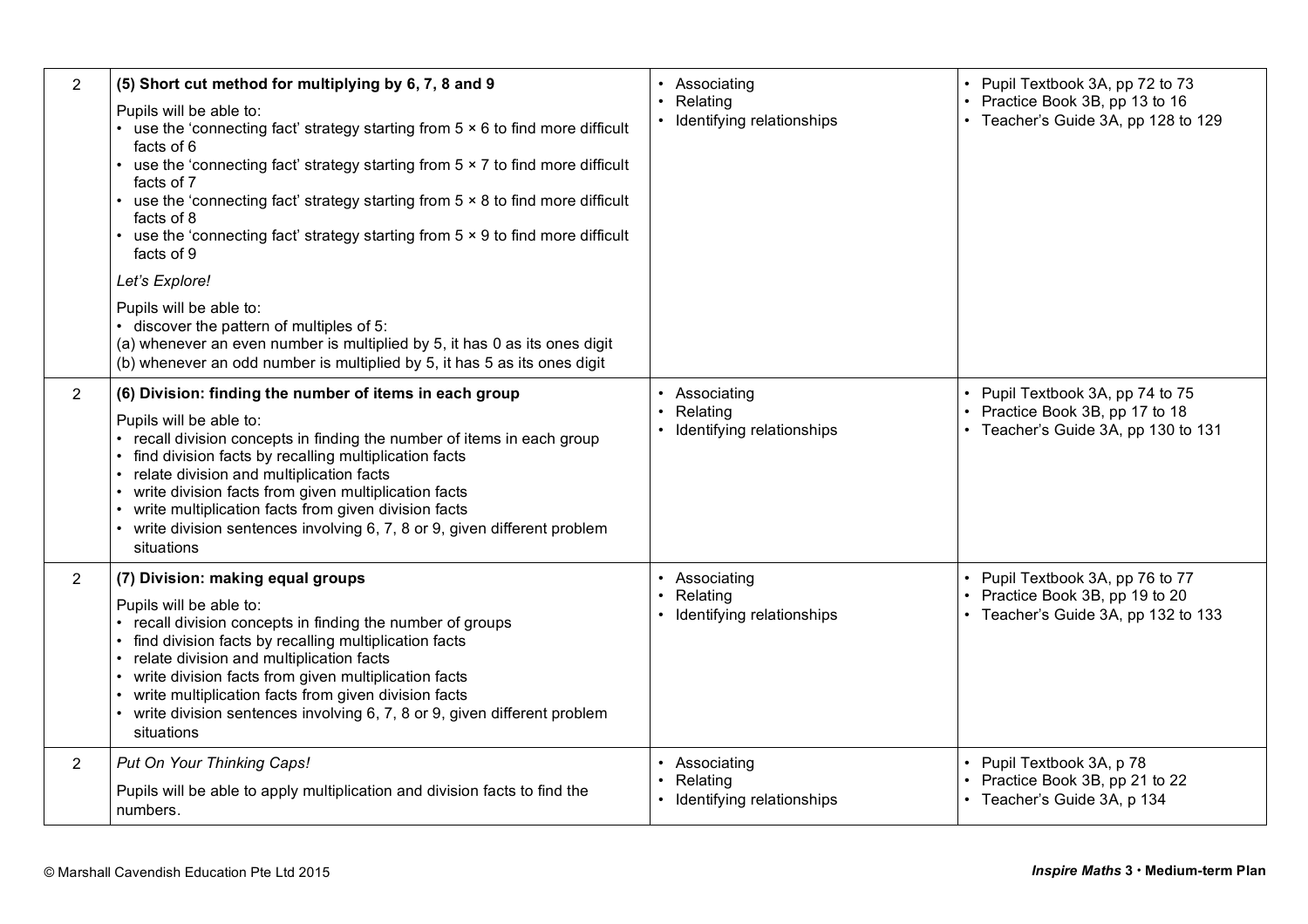### **Unit 6: Multiplication**

| <b>Week</b> | <b>Learning Objectives</b>                                                                                                                                                                                                                                                                                                                                                                                                                                                                                                                                                                         | <b>Thinking Skills</b>                                                                           | <b>Resources</b>                                                                                           |
|-------------|----------------------------------------------------------------------------------------------------------------------------------------------------------------------------------------------------------------------------------------------------------------------------------------------------------------------------------------------------------------------------------------------------------------------------------------------------------------------------------------------------------------------------------------------------------------------------------------------------|--------------------------------------------------------------------------------------------------|------------------------------------------------------------------------------------------------------------|
| 3           | (1) Multiplication without regrouping<br>Pupils will be able to:<br>• use concrete representations in a place value chart to show multiplication<br>of a 2-digit or 3-digit number by 2, 3, 4 or 5 without regrouping<br>multiply a 2-digit or 3-digit number by 2, 3, 4 or 5 without regrouping in<br>horizontal or vertical format<br>know that the 'product' is the result of multiplying two numbers<br>carry out the multiplication procedure by multiplying numbers from right to<br>left                                                                                                    | • Classifying<br>Identifying relationships<br>• Relating                                         | • Pupil Textbook 3A, pp 79 to 82<br>• Practice Book 3B, pp 23 to 26<br>• Teacher's Guide 3A, pp 147 to 150 |
| 3           | (2) Multiplication with regrouping in ones, tens and hundreds<br>Pupils will be able to:<br>use concrete representations in a place value chart to show multiplication<br>of a 2-digit or 3-digit number by 2, 3, 4 or 5 with regrouping in ones, tens<br>and hundreds<br>• multiply a 2-digit or 3-digit number by a 1-digit number with regrouping in<br>ones, tens and hundreds in horizontal or vertical format<br>carry out the multiplication procedure by multiplying numbers from right to<br>left with regrouping in ones, tens and hundreds                                              | Classifying<br>Identifying relationships<br>• Relating<br>• Sequencing                           | • Pupil Textbook 3A, pp 83 to 87<br>Practice Book 3B, pp 27 to 30<br>• Teacher's Guide 3A, pp 151 to 155   |
| 3           | (3) Multiplication with regrouping in ones, tens, hundreds and<br>thousands<br>Pupils will be able to:<br>use concrete representations in a place value chart to show multiplication<br>of a 2-digit or 3-digit number by 2, 3, 4 or 5 with regrouping in ones, tens,<br>hundreds and thousands<br>multiply a 2-digit or 3-digit number by a 1-digit number with regrouping in<br>ones, tens, hundreds and thousands in horizontal or vertical format<br>carry out the multiplication procedure by multiplying numbers from right to<br>left with regrouping in ones, tens, hundreds and thousands | Classifying<br>$\bullet$<br>Identifying relationships<br>• Relating<br>Sequencing<br>• Deduction | • Pupil Textbook 3A, pp 88 to 91<br>• Practice Book 3B, pp 31 to 36<br>• Teacher's Guide 3A, pp 156 to 159 |
|             | Let's Explore!                                                                                                                                                                                                                                                                                                                                                                                                                                                                                                                                                                                     | Heuristic for problem solving:                                                                   |                                                                                                            |
|             | Pupils will be able to apply the 'guess and check' and deduction strategies to<br>find the greatest and the smallest product by multiplying a 1-digit number<br>and a 3-digit number with regrouping.                                                                                                                                                                                                                                                                                                                                                                                              | • Guess and check                                                                                |                                                                                                            |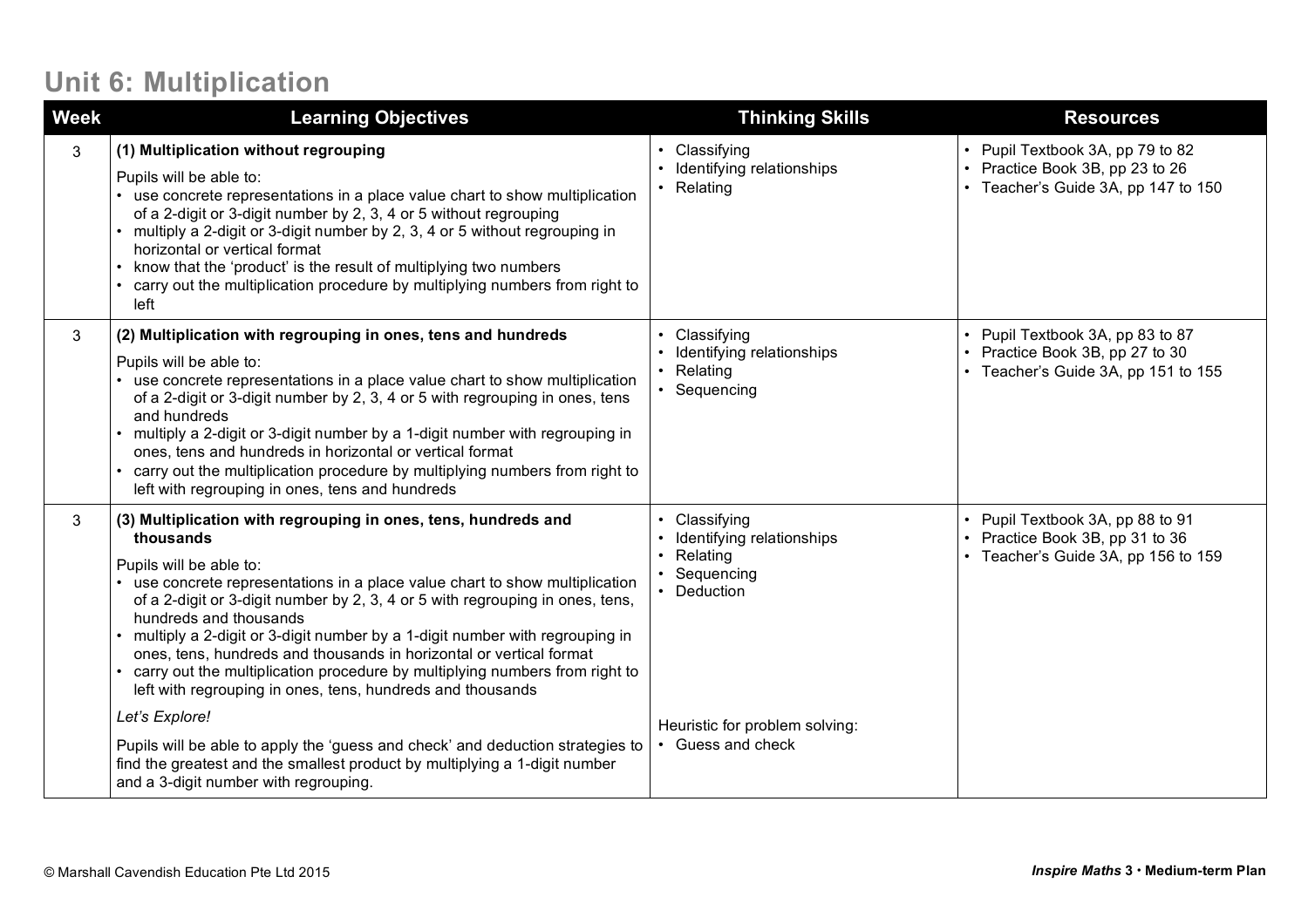| Put On Your Thinking Caps!<br>Pupils will be able to apply the 'using pattern' strategy and the multiplication<br>concept to find the sum of a set of consecutive numbers. | Applying the pattern strategy and<br>seeing connections between numbers | Pupil Textbook 3A, p 92<br>Practice Book 3B, pp 37 to 38<br>Teacher's Guide 3A, p 160 |
|----------------------------------------------------------------------------------------------------------------------------------------------------------------------------|-------------------------------------------------------------------------|---------------------------------------------------------------------------------------|
| Review 3                                                                                                                                                                   |                                                                         | Practice Book 3B, pp 39 to 42                                                         |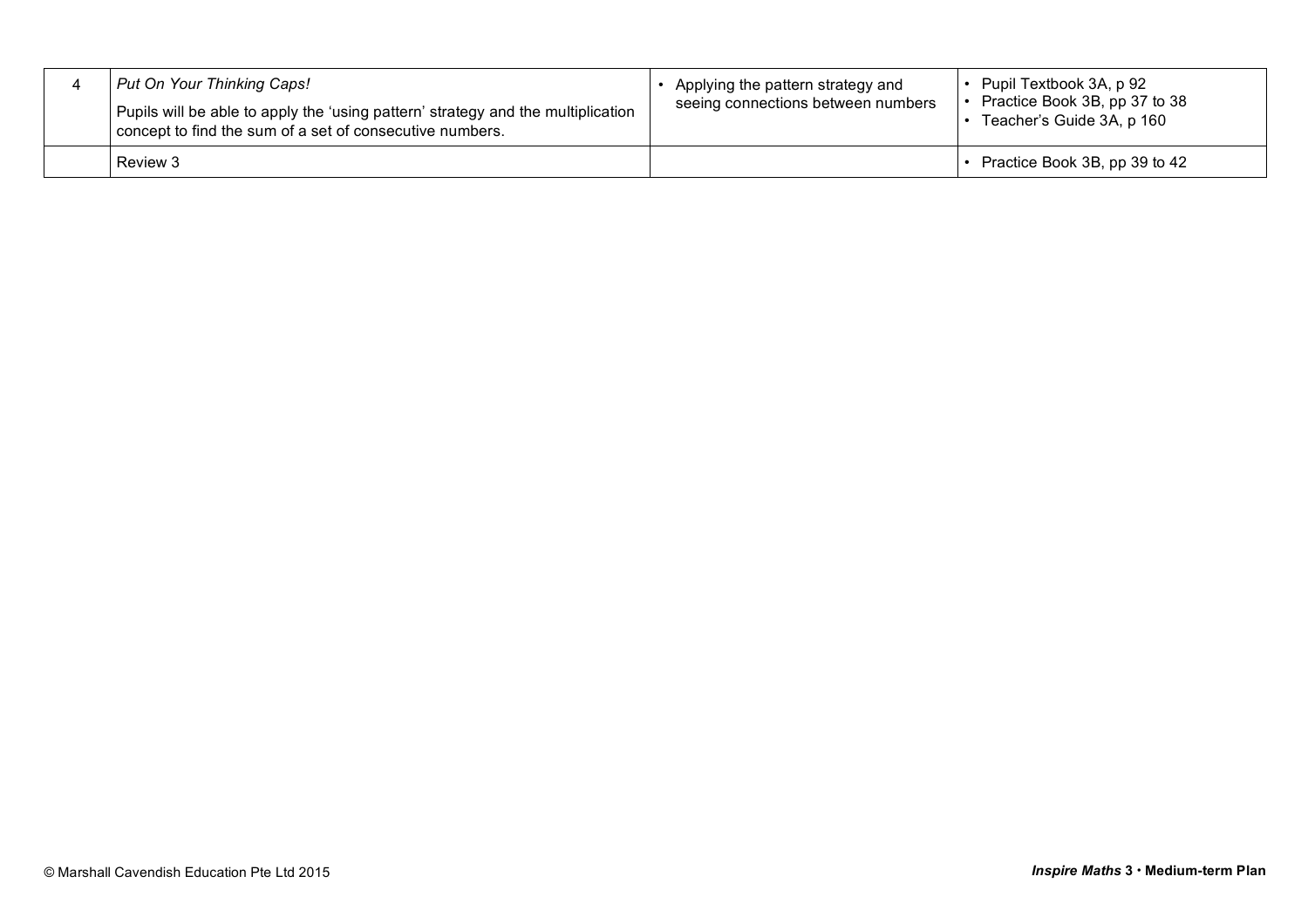## **Unit 7: Division**

| <b>Week</b> | <b>Learning Objectives</b>                                                                                                                                                                                                                                                                                                                                                                                                                                                                                                     | <b>Thinking Skills</b>                                                                                  | <b>Resources</b>                                                                                             |
|-------------|--------------------------------------------------------------------------------------------------------------------------------------------------------------------------------------------------------------------------------------------------------------------------------------------------------------------------------------------------------------------------------------------------------------------------------------------------------------------------------------------------------------------------------|---------------------------------------------------------------------------------------------------------|--------------------------------------------------------------------------------------------------------------|
| 4           | (1) Quotient and remainder<br>Pupils will be able to:<br>divide a 1-digit or a 2-digit number by a 1-digit number without remainder<br>divide a 1-digit or a 2-digit number by a 1-digit number with remainder<br>apply the multiplication facts strategy to find the quotient in division with<br>remainder<br>use the long division format to divide and find the quotient and remainder<br>associate 'quotient' and 'remainder' with division                                                                               | Identifying relationships<br>Recalling and relating multiplication and<br>division facts                | • Pupil Textbook 3A, pp 93 to 96<br>Practice Book 3B, pp 43 to 44<br>• Teacher's Guide 3A, pp 175 to 178     |
| 4           | (2) Odd and even numbers<br>Pupils will be able to:<br>use pattern with concrete representations to identify and name 'odd and<br>even' numbers<br>use division by 2 to determine whether a number is even or odd<br>use the fact that all odd numbers end with 1, 3, 5, 7 or 9 while all even<br>numbers end with 2, 4, 6, 8 or 0                                                                                                                                                                                             | Classifying<br>Identifying relationships<br>Relating number facts                                       | • Pupil Textbook 3A, pp 97 to 98<br>• Practice Book 3B, pp 45 to 46<br>• Teacher's Guide 3A, pp 179 to 180   |
| 4           | (3) Division without remainder and regrouping<br>Pupils will be able to:<br>show, with concrete representations in a place value chart, a number<br>divided by another number with no regrouping or remainder<br>divide a 2-digit number by a 1-digit number with no regrouping or<br>remainder<br>carry out the procedures in division starting with tens and followed by<br>ones                                                                                                                                             | Classifying<br>Identifying relationships<br>Recalling and relating multiplication and<br>division facts | • Pupil Textbook 3A, pp 99 to 100<br>• Practice Book 3B, pp 47 to 48<br>Teacher's Guide 3A, pp 181 to 182    |
| 4           | (4) Division with regrouping in tens and ones<br>Pupils will be able to:<br>• use concrete representations to show regrouping from tens to ones in<br>division<br>show division of a 2-digit number by a 1-digit number with regrouping from<br>tens to ones, with or without remainder<br>carry out the procedures in division starting from tens with regrouping,<br>followed by ones<br>solve simple division word problems involving division of a 2-digit number<br>by a 1-digit number with regrouping from tens to ones | Classifying<br>Identifying relationships<br>Recalling and relating multiplication and<br>division facts | • Pupil Textbook 3A, pp 101 to 103<br>• Practice Book 3B, pp 49 to 50<br>• Teacher's Guide 3A, pp 183 to 185 |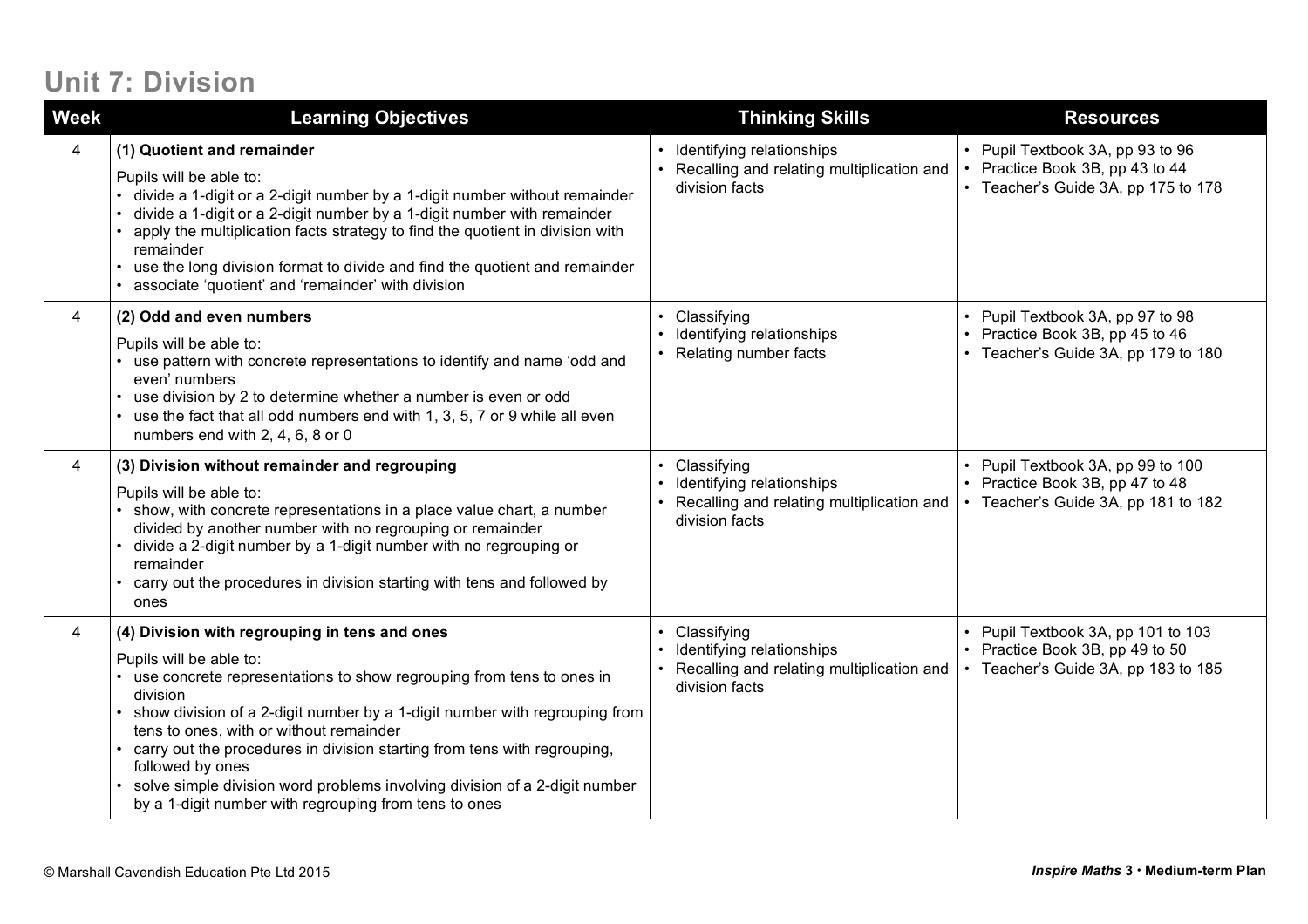| 5                                       | (5) Division with regrouping in hundreds, tens and ones                                                                                                                                                                                                                                                                                                                                                                                                                                                                                                                                              | Associating                                                                              | • Pupil Textbook 3A, pp 104 to 109                                     |
|-----------------------------------------|------------------------------------------------------------------------------------------------------------------------------------------------------------------------------------------------------------------------------------------------------------------------------------------------------------------------------------------------------------------------------------------------------------------------------------------------------------------------------------------------------------------------------------------------------------------------------------------------------|------------------------------------------------------------------------------------------|------------------------------------------------------------------------|
|                                         | Pupils will be able to:<br>• use concrete representations in a place value chart to show regrouping<br>from hundreds to tens, then from tens to ones in division<br>divide a 3-digit number by a 1-digit number with regrouping from hundreds<br>to tens, then from tens to ones with or without remainder<br>carry out the procedures in division starting from tens with regrouping and<br>followed by ones<br>solve simple word problems involving division of a 3-digit number by a<br>1-digit number with regrouping from hundreds to tens, then from tens to<br>ones with or without remainder | Identifying relationships<br>Recalling and relating multiplication and<br>division facts | • Practice Book 3B, pp 51 to 54<br>• Teacher's Guide 3A, pp 186 to 191 |
|                                         | Let's Explore!                                                                                                                                                                                                                                                                                                                                                                                                                                                                                                                                                                                       | Heuristic for problem solving:<br>Looking for patterns                                   |                                                                        |
|                                         | Pupils will be able to:<br>discover a pattern in a magic square<br>explore whether or not adding, subtracting, multiplying or dividing a<br>number will produce the same pattern                                                                                                                                                                                                                                                                                                                                                                                                                     |                                                                                          |                                                                        |
| 5                                       | Put On Your Thinking Caps!                                                                                                                                                                                                                                                                                                                                                                                                                                                                                                                                                                           | Associating                                                                              | • Pupil Textbook 3A, p 110                                             |
|                                         | Pupils will be able to use deduction to find unknown values to solve<br>problems in long division.                                                                                                                                                                                                                                                                                                                                                                                                                                                                                                   | Identifying relationships<br>Relating multiplication and division<br>facts               | • Practice Book 3B, pp 55 to 58<br>• Teacher's Guide 3A, p 192         |
|                                         | Maths Journal                                                                                                                                                                                                                                                                                                                                                                                                                                                                                                                                                                                        |                                                                                          |                                                                        |
|                                         | Pupils will be able to reflect on the division procedures to check if the given<br>methods are correct.                                                                                                                                                                                                                                                                                                                                                                                                                                                                                              |                                                                                          |                                                                        |
| <b>Summative assessment opportunity</b> |                                                                                                                                                                                                                                                                                                                                                                                                                                                                                                                                                                                                      |                                                                                          |                                                                        |
| Assessment Book 3, Test 3, pp 25 to 30  |                                                                                                                                                                                                                                                                                                                                                                                                                                                                                                                                                                                                      |                                                                                          |                                                                        |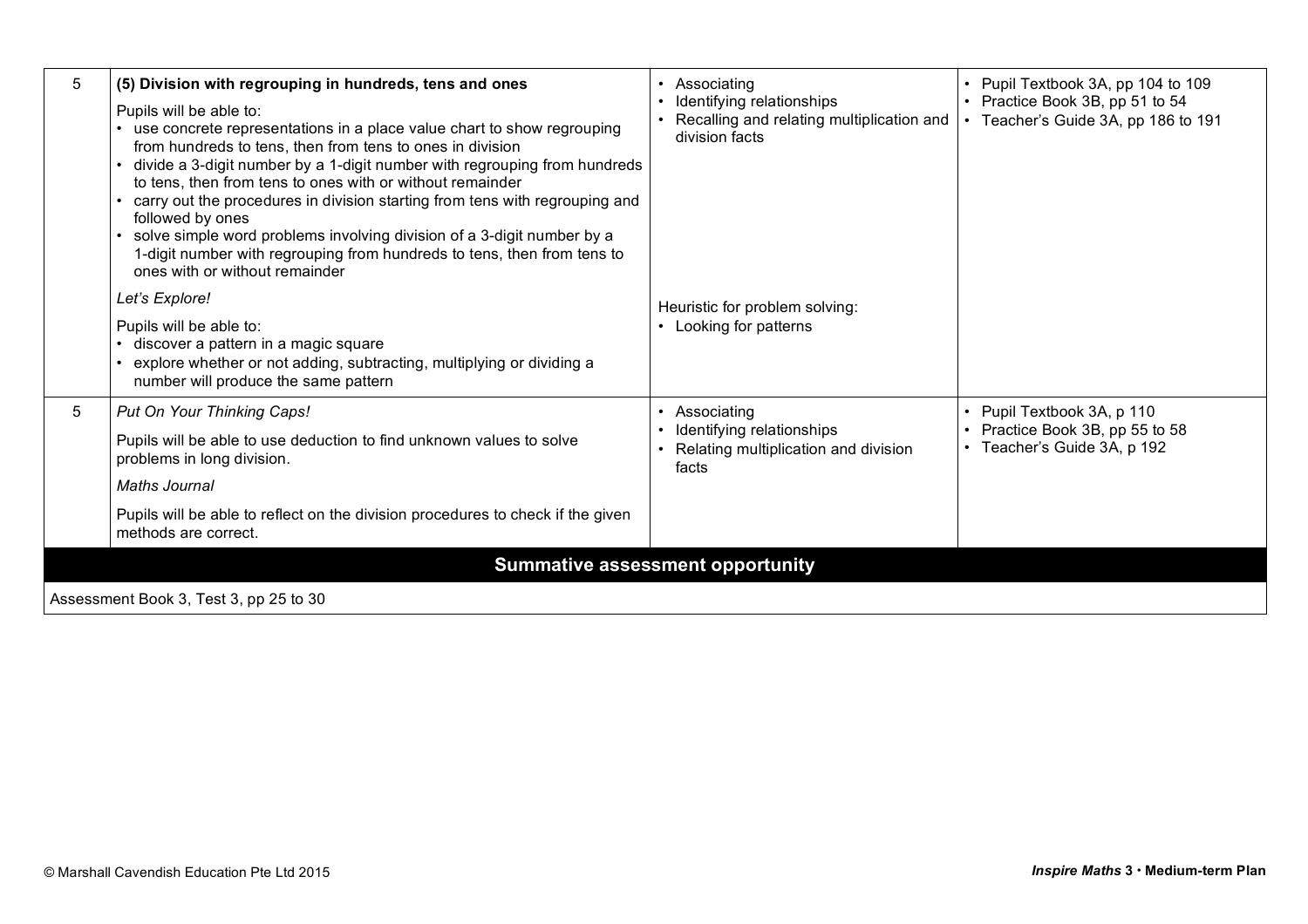### **Unit 8: Solving Word Problems 2: Multiplication and Division**

| <b>Week</b> | <b>Learning Objectives</b>                                                                                                                                                                                                                                                                                                                                              | <b>Thinking Skills</b>                                                                                                                  | <b>Resources</b>                                                                                             |
|-------------|-------------------------------------------------------------------------------------------------------------------------------------------------------------------------------------------------------------------------------------------------------------------------------------------------------------------------------------------------------------------------|-----------------------------------------------------------------------------------------------------------------------------------------|--------------------------------------------------------------------------------------------------------------|
| 5           | (1) Multiplication: one-step word problems<br>Pupils will be able to:<br>solve one-step word problems on multiplication using model drawing<br>interpret the terms 'how many times as many as' and 'how many times<br>another number' and draw a model to represent a problem situation<br>use the 'group and item' concept and model to solve word<br>problems         | Recalling and applying multiplication<br>facts<br>Heuristic for problem solving:<br>Drawing a model to represent a<br>problem situation | • Pupil Textbook 3A, pp 111 to 112<br>• Practice Book 3B, pp 59 to 60<br>• Teacher's Guide 3A, pp 205 to 206 |
| $5 - 6$     | (2) Multiplication: two-step word problems<br>Pupils will be able to:<br>solve two-step word problems on multiplication using model drawing<br>interpret and apply multiplication, addition and subtraction concepts to<br>model drawing and problem solving<br>write two-step word problems:<br>(a) using given words and numbers<br>(b) by interpreting a given model | Recalling and applying multiplication<br>facts<br>Applying addition and subtraction<br>concepts to problem solving                      | • Pupil Textbook 3A, pp 113 to 116<br>• Practice Book 3B, pp 61 to 66<br>• Teacher's Guide 3A, pp 207 to 210 |
| 6           | (3) Division: one-step word problems<br>Pupils will be able to:<br>solve one-step word problems on division using model drawing<br>interpret and apply division concepts to model drawing to represent a<br>problem situation<br>use the unitary method to solve division problems                                                                                      | Recalling and applying division<br>concepts<br>Heuristic for problem solving:<br>Drawing a model to represent a<br>problem situation    | • Pupil Textbook 3A, pp 117 to 119<br>• Practice Book 3B, pp 67 to 70<br>• Teacher's Guide 3A, pp 211 to 213 |
| 6           | (4) Division: two-step word problems<br>Pupils will be able to:<br>solve two-step word problems using other operational concepts with<br>division concepts<br>draw models to represent the two steps in solving the word problems<br>write two-step word problems:<br>(a) using given words and numbers<br>(b) by interpreting a given model                            | Recalling and applying division<br>concepts with multiplication<br>Applying addition and subtraction<br>concepts to problem solving     | • Pupil Textbook 3A, pp 120 to 123<br>• Practice Book 3B, pp 71 to 75<br>• Teacher's Guide 3A, pp 214 to 217 |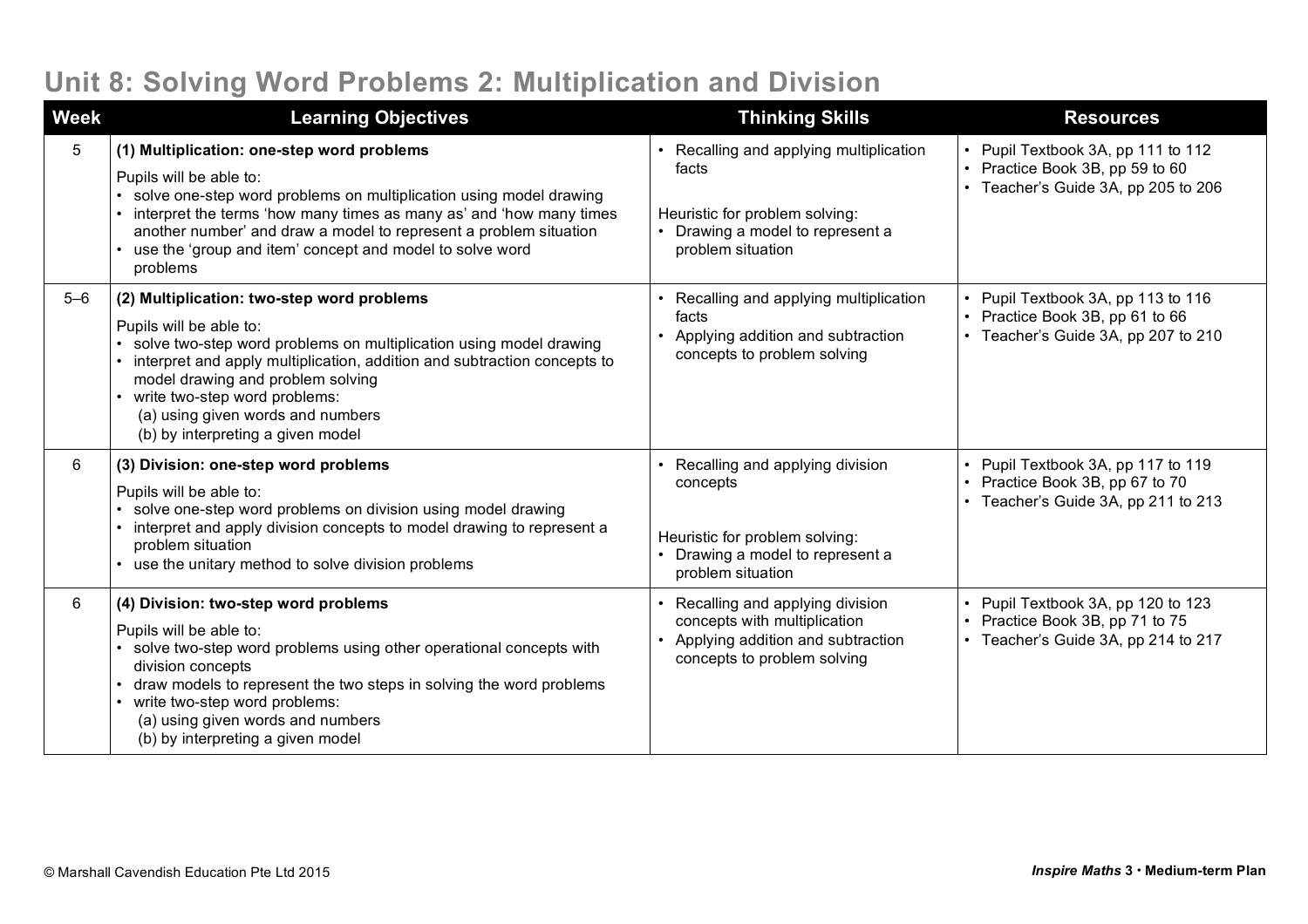|  | Put On Your Thinking Caps!<br>Pupils will be able to:<br>use model drawing to solve challenging word problems<br>draw a diagram or apply 'guess and check' to solve<br>challenging word problems | Heuristic for problem solving:<br>Guess and check | Pupil Textbook 3A, p 123<br>$\cdot$ Practice Book 3B, pp 76 to 78<br>Teacher's Guide 3A, p 217 |
|--|--------------------------------------------------------------------------------------------------------------------------------------------------------------------------------------------------|---------------------------------------------------|------------------------------------------------------------------------------------------------|
|--|--------------------------------------------------------------------------------------------------------------------------------------------------------------------------------------------------|---------------------------------------------------|------------------------------------------------------------------------------------------------|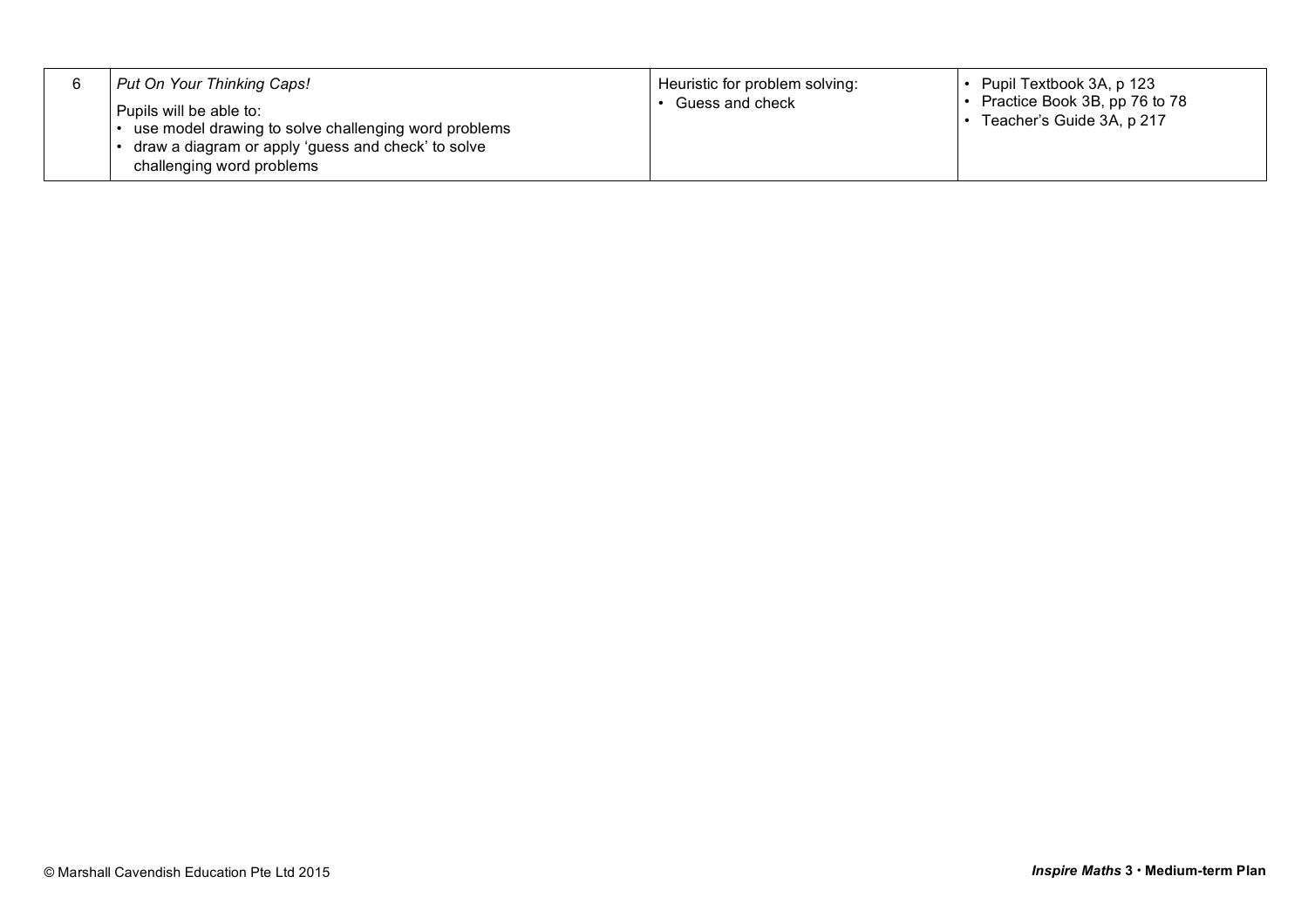#### **Unit 9: Mental Calculations**

| <b>Week</b>    | <b>Learning Objectives</b>                                                                                                                                                                                                                                                                                                                                                                                                       | <b>Thinking Skills</b>                     | <b>Resources</b>                                                                                             |
|----------------|----------------------------------------------------------------------------------------------------------------------------------------------------------------------------------------------------------------------------------------------------------------------------------------------------------------------------------------------------------------------------------------------------------------------------------|--------------------------------------------|--------------------------------------------------------------------------------------------------------------|
| $\overline{7}$ | (1) Mental addition<br>Pupils will be able to:<br>add a 2-digit number to another 2-digit number mentally using the 'add<br>tens followed by add ones' strategy (for tens without regrouping)<br>add a 2-digit number to another 2-digit number mentally using the 'add<br>tens and subtract a number' strategy (for tens with regrouping)                                                                                       | Comparing numbers<br>Applying number bonds | • Pupil Textbook 3A, pp 124 to 126<br>• Practice Book 3B, pp 79 to 80<br>• Teacher's Guide 3A, pp 232 to 234 |
| $\overline{7}$ | (2) Mental subtraction<br>Pupils will be able to:<br>subtract a 2-digit number from another 2-digit number using the 'subtract<br>tens followed by subtract ones' strategy (for minuend with ones greater<br>than the ones of the subtrahend)<br>subtract a 2-digit number from another 2-digit number using the 'subtract<br>tens and add a number' strategy (for minuend with ones smaller than the<br>ones of the subtrahend) | Comparing numbers<br>Applying number bonds | • Pupil Textbook 3A, pp 127 to 128<br>• Practice Book 3B, pp 81 to 84<br>• Teacher's Guide 3A, pp 235 to 236 |
| $\overline{7}$ | (3) More mental addition<br>Pupils will be able to:<br>add a 2-digit number close to 100 to another 2-digit number using the 'add<br>100 and subtract a number' strategy<br>add two 2-digit numbers that are both close to 100, using the 'add 200<br>and subtract two numbers' strategy                                                                                                                                         | Comparing numbers<br>Applying number bonds | • Pupil Textbook 3A, pp 129 to 131<br>• Practice Book 3B, pp 85 to 86<br>• Teacher's Guide 3A, pp 237 to 239 |
| $\overline{7}$ | (4) Mental multiplication<br>Pupils will be able to:<br>use the commutative property as a pattern to find a multiplication fact<br>• break up a large number with tens to a single digit number and tens to<br>find the multiplication                                                                                                                                                                                           | Applying number bonds                      | • Pupil Textbook 3A, pp 132 to 133<br>• Practice Book 3B, pp 87 to 88<br>• Teacher's Guide 3A, pp 240 to 241 |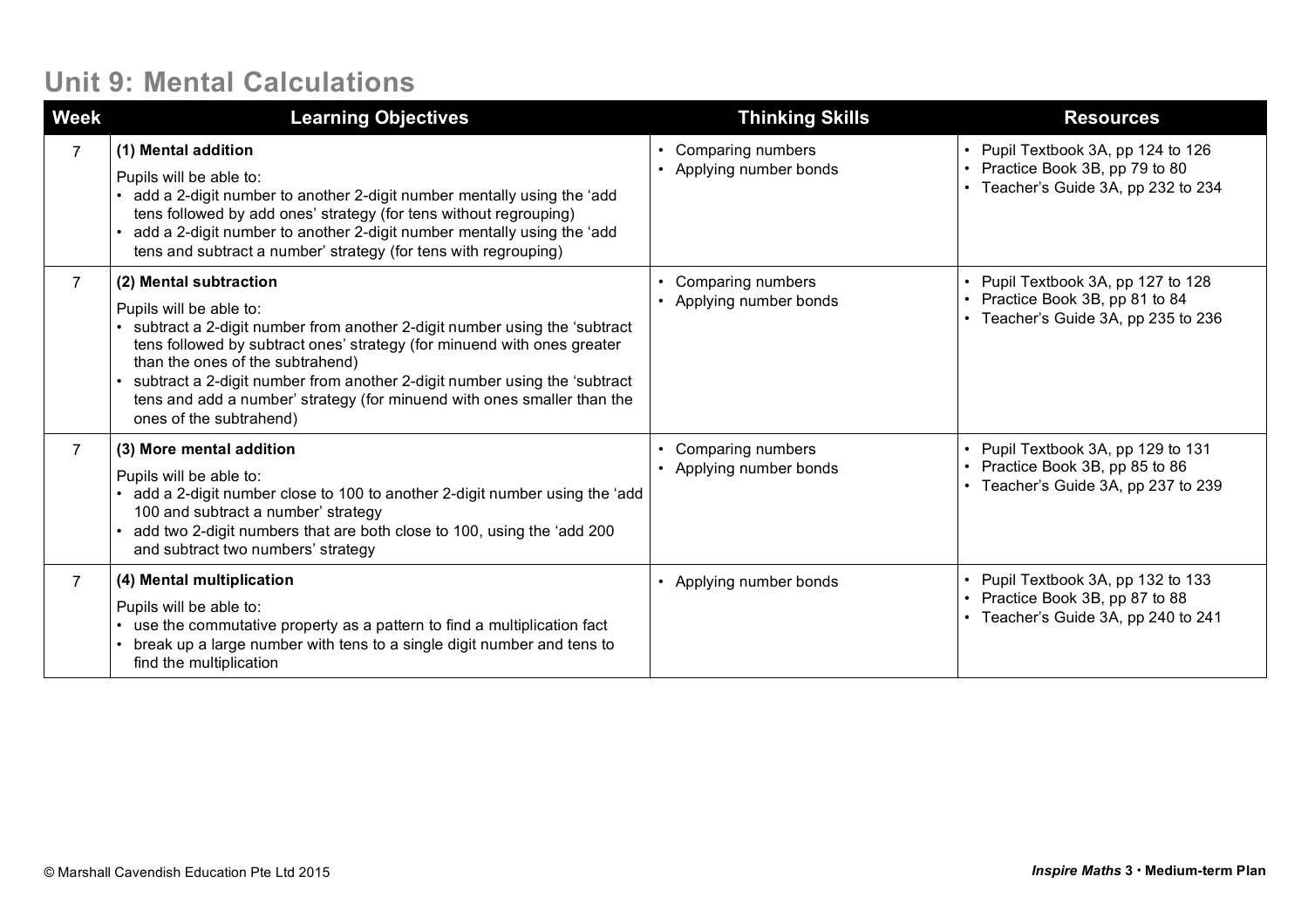|                                                                                                                                                               | (5) Mental division<br>Pupils will be able to:<br>find division facts by first recalling related multiplication facts<br>break up a large number with tens to a single digit number and tens to<br>find the division<br>Let's Explore!<br>Pupils will be able to relate and connect numbers and operators to make<br>multiplication and division sentences. |                                           | Pupil Textbook 3A, pp 134 to 136<br>Practice Book 3B, pp 89 to 92<br>Teacher's Guide 3A, pp 242 to 244 |
|---------------------------------------------------------------------------------------------------------------------------------------------------------------|-------------------------------------------------------------------------------------------------------------------------------------------------------------------------------------------------------------------------------------------------------------------------------------------------------------------------------------------------------------|-------------------------------------------|--------------------------------------------------------------------------------------------------------|
|                                                                                                                                                               | Review 4<br>Revision 2                                                                                                                                                                                                                                                                                                                                      |                                           | Practice Book 3B, pp 93 to 104                                                                         |
|                                                                                                                                                               |                                                                                                                                                                                                                                                                                                                                                             | <b>Summative assessment opportunities</b> |                                                                                                        |
| Assessment Book 3, Test 4, pp 31 to 36<br>For extension, Assessment Book 3, Challenging Problems 2, pp 37 to 38<br>Assessment Book 3, Check-up 2, pp 39 to 48 |                                                                                                                                                                                                                                                                                                                                                             |                                           |                                                                                                        |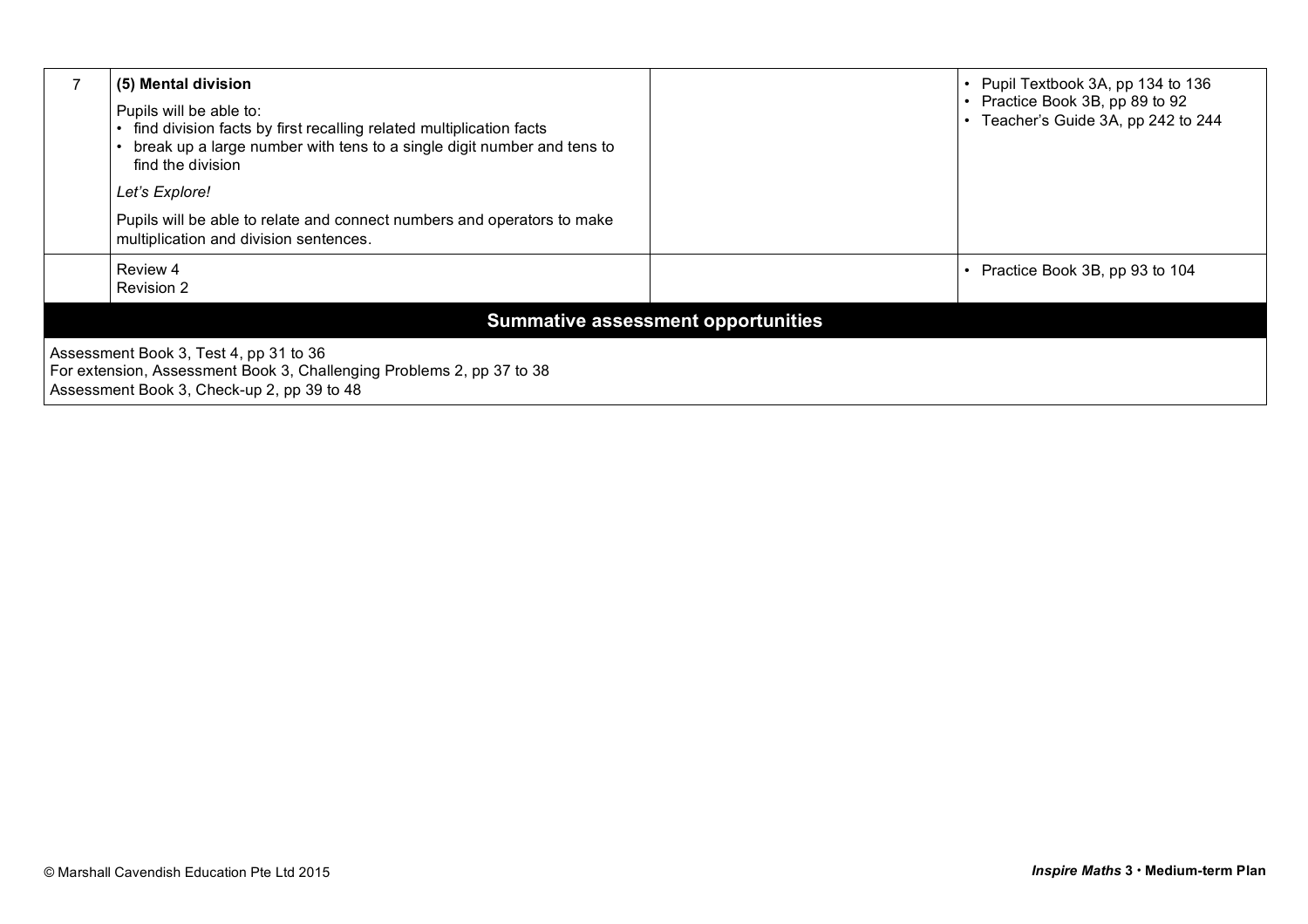### **Unit 10: Money**

| <b>Week</b>    | <b>Learning Objectives</b>                                                                                                                                                                                                                                                                                                                                                                                                                                                                                                                                                                                                                                                                                                                    | <b>Thinking Skills</b>                                                                                                                                  | <b>Resources</b>                                                                                         |
|----------------|-----------------------------------------------------------------------------------------------------------------------------------------------------------------------------------------------------------------------------------------------------------------------------------------------------------------------------------------------------------------------------------------------------------------------------------------------------------------------------------------------------------------------------------------------------------------------------------------------------------------------------------------------------------------------------------------------------------------------------------------------|---------------------------------------------------------------------------------------------------------------------------------------------------------|----------------------------------------------------------------------------------------------------------|
| 1              | (1) Addition<br>Pupils will be able to:<br>add two amounts of money without regrouping by:<br>(i) adding pounds first<br>(ii) adding pence first<br>• add two amounts of money without regrouping by first adding the pounds,<br>then the pence<br>add two amounts of money where the pence add up to 1 pound<br>add two amounts of money using the following strategies:<br>(i) decomposition<br>(ii) compensation<br>in which one amount is made into a whole number of pounds<br>add two amounts of money by converting each amount to pence<br>• add two amounts of money using the standard method                                                                                                                                       | • Identifying relationships                                                                                                                             | • Pupil Textbook 3B, pp 6 to 13<br>• Practice Book 3C, pp 7 to 12<br>• Teacher's Guide 3B, pp 4 to 11    |
| $\mathbf{1}$   | (2) Subtraction<br>Pupils will be able to:<br>• subtract two amounts of money without regrouping using the strategy of:<br>(i) subtracting the pounds first<br>(ii) subtracting the pence first<br>subtract two amounts of money without regrouping by first subtracting the<br>pounds, then the pence<br>• subtract two amounts of money using the strategy of compensation, in<br>which the amount subtracted is rounded up to the nearest pound<br>• subtract two amounts of money by converting each amount to pence<br>• subtract two amounts of money using the standard method<br><b>Maths Journal</b><br>This journal enables pupils to identify two common mistakes made in the<br>subtraction of money and to explain the mistakes. | Comparing<br>$\bullet$<br>Identifying relationships                                                                                                     | • Pupil Textbook 3B, pp 14 to 21<br>• Practice Book 3C, pp 13 to 18<br>• Teacher's Guide 3B, pp 12 to 19 |
| $\overline{2}$ | (3) Word problems<br>Pupils will be able to:<br>solve word problems involving addition and subtraction of money with up<br>to two steps<br>• construct questions based on given information and situations                                                                                                                                                                                                                                                                                                                                                                                                                                                                                                                                    | Identifying relationships<br>Translating statements and models to<br>number sentences<br>• Translating pictorial representations to<br>verbal questions | • Pupil Textbook 3B, pp 22 to 25<br>• Practice Book 3C, pp 19 to 24<br>• Teacher's Guide 3B, pp 20 to 23 |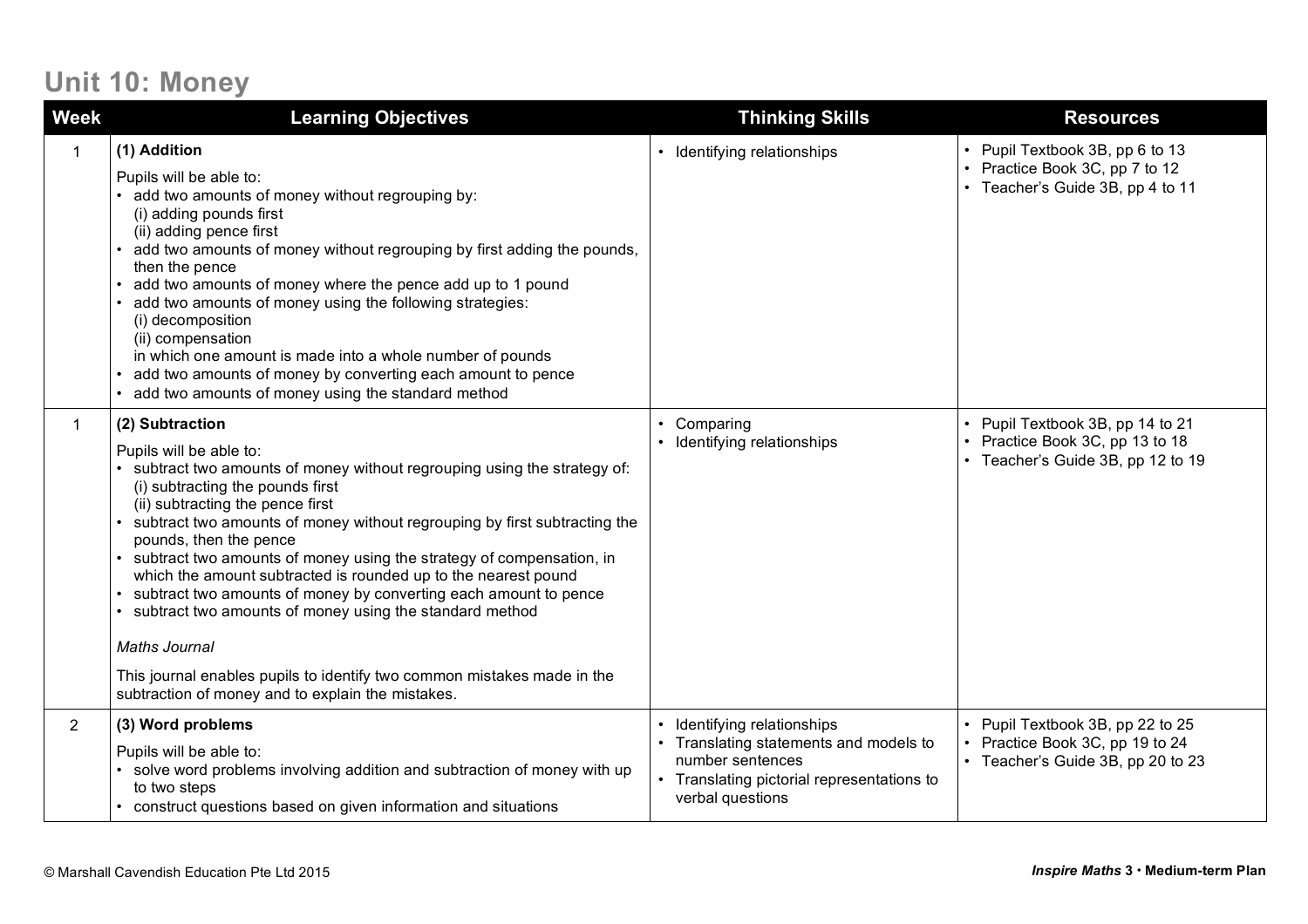|  | Put On Your Thinking Caps!<br>I Pupils will be able to use the strategy of drawing a model to solve the<br>problem. | Comparing<br>Identifying relationships | Pupil Textbook 3B, p 26<br>Practice Book 3C, pp 25 to 28<br>Teacher's Guide 3B, p 24 |
|--|---------------------------------------------------------------------------------------------------------------------|----------------------------------------|--------------------------------------------------------------------------------------|
|--|---------------------------------------------------------------------------------------------------------------------|----------------------------------------|--------------------------------------------------------------------------------------|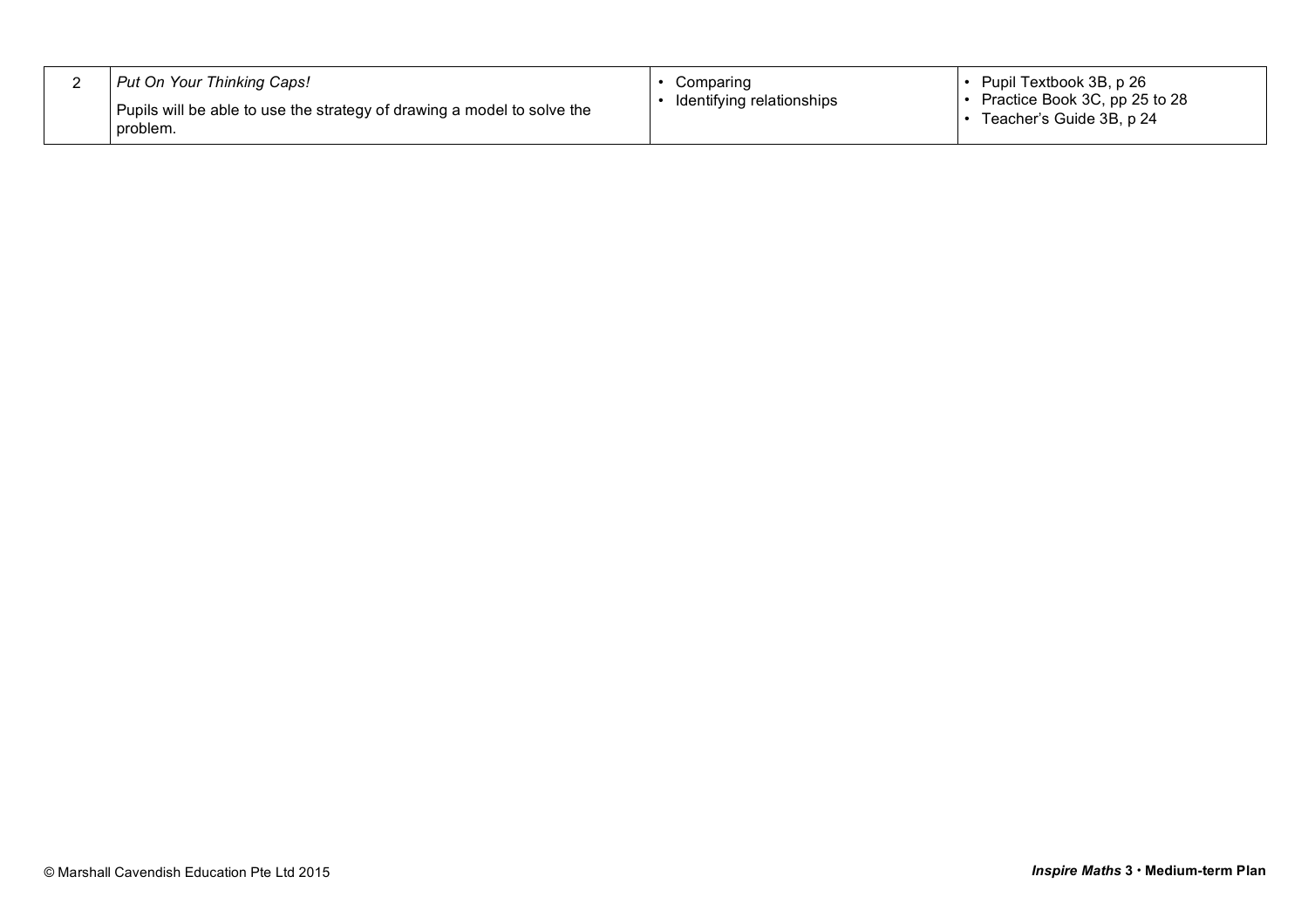### **Unit 11: Length, Mass and Volume**

| <b>Week</b>    | <b>Learning Objectives</b>                                                                                                                                                                                                                                                                                                                                                                                                                                                                                                                                               | <b>Thinking Skills</b>                                                                                            | <b>Resources</b>                                                                                         |
|----------------|--------------------------------------------------------------------------------------------------------------------------------------------------------------------------------------------------------------------------------------------------------------------------------------------------------------------------------------------------------------------------------------------------------------------------------------------------------------------------------------------------------------------------------------------------------------------------|-------------------------------------------------------------------------------------------------------------------|----------------------------------------------------------------------------------------------------------|
| $\overline{2}$ | (1) Metres and centimetres<br>Pupils will be able to:<br>• recall the units of measurement as metres and centimetres for measuring<br>lengths and distances<br>use metres and centimetres as units of measurement to estimate and<br>measure given lengths and distances<br>use the formula relating metres and centimetres, $1 m = 100 cm$ , for<br>conversion of units<br>convert metres to centimetres and centimetres to metres, and metres and<br>centimetres into centimetres only<br>solve simple word problems involving conversion of centimetres and<br>metres | • Associating<br>Comparing<br>• Identifying relationships                                                         | • Pupil Textbook 3B, pp 27 to 29<br>• Practice Book 3C, pp 29 to 30<br>• Teacher's Guide 3B, pp 39 to 41 |
| 3              | (2) Kilometres and metres<br>Pupils will be able to:<br>• have a sense of how far or long 1 km is<br>use kilometres and metres as units of measurement for long distances<br>$\bullet$<br>estimate and measure long distances using kilometres and metres<br>use the formula relating kilometres and metres, 1 km = 1000 m, for<br>conversion of units<br>convert kilometres to metres, metres to kilometres, and metres to<br>kilometres and metres<br>solve simple word problems involving conversions of kilometres and<br>metres                                     | • Associating<br>Comparing<br>$\bullet$<br>Classifying<br>$\bullet$<br>• Identifying relationships                | • Pupil Textbook 3B, pp 30 to 32<br>• Practice Book 3C, pp 31 to 34<br>• Teacher's Guide 3B, pp 42 to 44 |
| 3              | (3) Kilograms and grams<br>Pupils will be able to:<br>• read scales in kilograms and grams<br>find the masses of objects in kg and g<br>estimate and find out actual masses of objects by using different scales<br>$\cdot$ use the formula relating kilograms and grams, 1 kg = 1000 g, for<br>conversion of units<br>convert kilograms to grams, grams to kilograms, and grams to kilograms<br>and grams<br>solve simple word problems involving conversions of kilograms and grams                                                                                    | • Comparing<br>• Classifying<br>Identifying relationships<br>• Relating different units of measurement<br>of mass | • Pupil Textbook 3B, pp 33 to 37<br>• Practice Book 3C, pp 35 to 38<br>• Teacher's Guide 3B, pp 45 to 49 |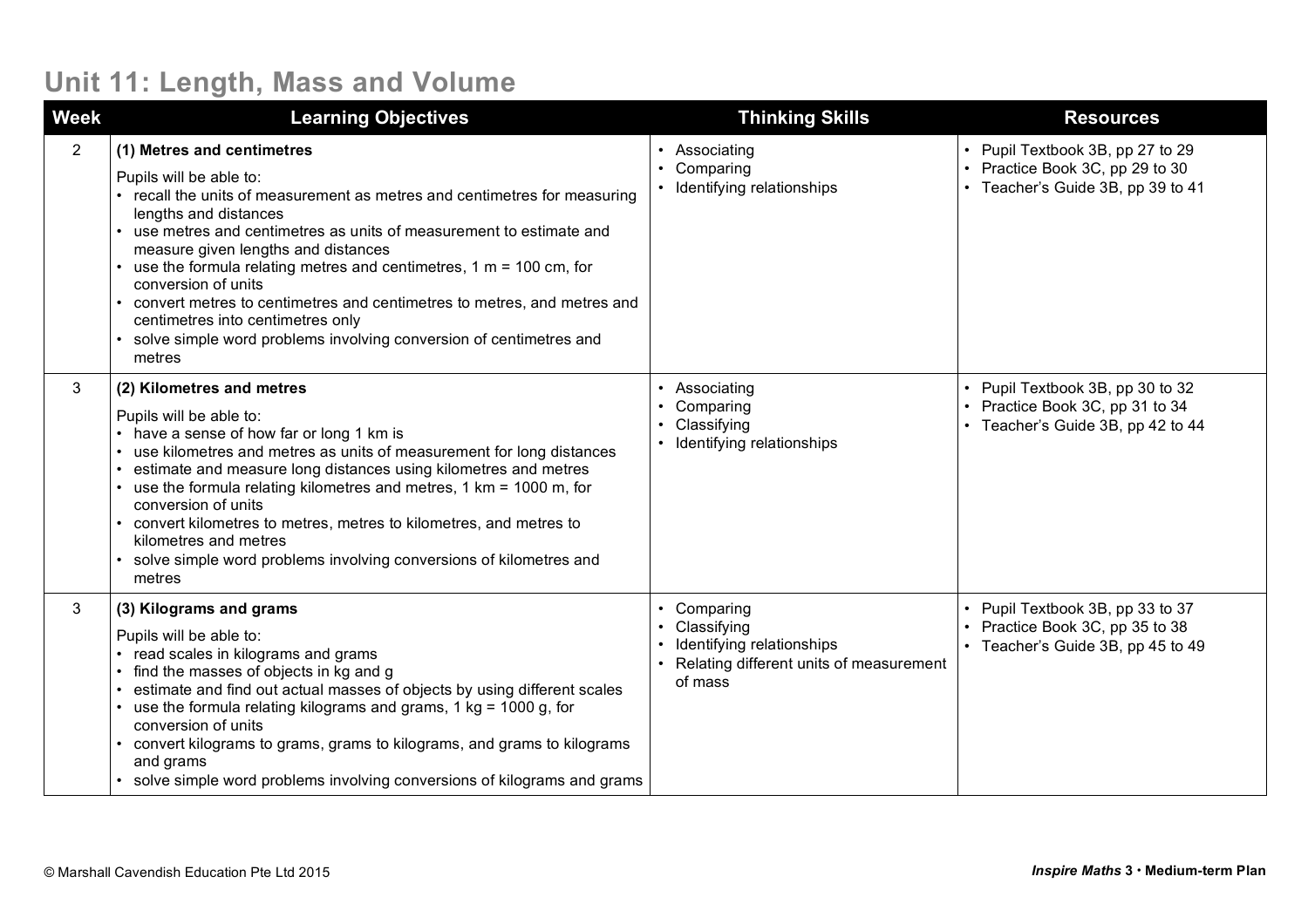| $3 - 4$ | (4) Litres and millilitres<br>Pupils will be able to:<br>have a sense of how much 1 litre is<br>use a measuring cylinder to find the volume of liquid in a container<br>estimate and find out the actual volume of liquid in litres and millilitres<br>find the total amount of liquid in several containers and find the capacity of<br>a container<br>use the formula relating litres and millilitres, $11 = 1000$ ml, for conversion<br>of units. | Comparing<br>Classifying<br>Identifying relationships                                           | Pupil Textbook 3B, pp 38 to 43<br>Practice Book 3C, pp 39 to 42<br>Teacher's Guide 3B, pp 50 to 55 |
|---------|------------------------------------------------------------------------------------------------------------------------------------------------------------------------------------------------------------------------------------------------------------------------------------------------------------------------------------------------------------------------------------------------------------------------------------------------------|-------------------------------------------------------------------------------------------------|----------------------------------------------------------------------------------------------------|
|         | Put On Your Thinking Caps!<br>Pupils will be able to solve problems:<br>involving the use of model drawing<br>using deduction by comparing masses and objects                                                                                                                                                                                                                                                                                        | Comparing<br>Classifying<br>$\bullet$<br>Identifying relationships<br>Making logical deductions | • Pupil Textbook 3B, p 44<br>Teacher's Guide 3B, p 56                                              |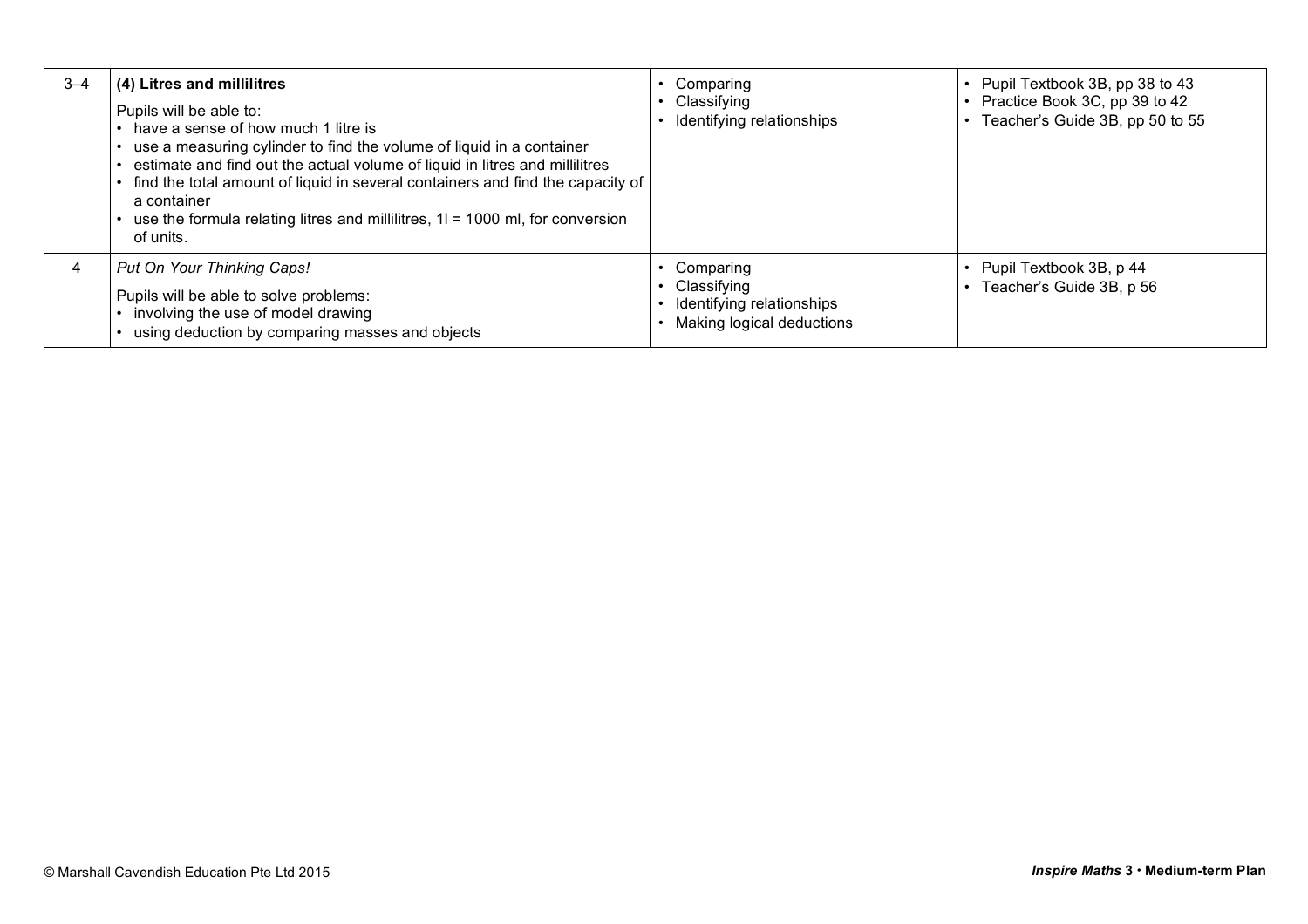# **Unit 12: Solving Word Problems: Length, Mass and Volume**

| <b>Week</b>                               | <b>Learning Objectives</b>                                                                                                                                                                                                                                                                                                                                        | <b>Thinking Skills</b>                                                                                        | <b>Resources</b>                                                                                         |
|-------------------------------------------|-------------------------------------------------------------------------------------------------------------------------------------------------------------------------------------------------------------------------------------------------------------------------------------------------------------------------------------------------------------------|---------------------------------------------------------------------------------------------------------------|----------------------------------------------------------------------------------------------------------|
| 4                                         | (1) One-step word problems<br>Pupils will be able to:<br>solve one-step word problems on length, mass and volume using model<br>drawing<br>use the following operation concepts to solve one-step word problems:<br>'part-whole', 'adding on', 'taking away', 'comparing', 'group and item',<br>'multiplying and sharing'                                         | Recalling and applying concepts of the<br>four operations<br>Using models to represent problem<br>situations  | • Pupil Textbook 3B, pp 45 to 48<br>• Practice Book 3C, pp 43 to 46<br>• Teacher's Guide 3B, pp 67 to 70 |
| 4                                         | (2) Two-step word problems<br>Pupils will be able to:<br>solve two-step word problems on length, mass and volume using model<br>drawing<br>interpret and apply any two operation concepts from the previous section<br>to solve two-step word problems<br>write two-step word problems:<br>(a) using given words and numbers<br>(b) by interpreting a given model | Recalling and applying concepts of the<br>four operations<br>Using models to represent problem<br>situations  | Pupil Textbook 3B, pp 49 to 55<br>• Practice Book 3C, pp 47 to 52<br>• Teacher's Guide 3B, pp 71 to 77   |
| 4                                         | Put On Your Thinking Caps!<br>Pupils will be able to:<br>solve problems on length using model drawing<br>apply the deduction method to solve problems on volume                                                                                                                                                                                                   | Recalling and applying concepts of the<br>four operations<br>Using models to represent problem<br>situations. | • Pupil Textbook 3B, p 55<br>• Practice Book 3C, pp 53 to 54<br>• Teacher's Guide 3B, p 77               |
|                                           | Review 5                                                                                                                                                                                                                                                                                                                                                          |                                                                                                               | • Practice Book 3C, pp 55 to 62                                                                          |
| <b>Summative assessment opportunities</b> |                                                                                                                                                                                                                                                                                                                                                                   |                                                                                                               |                                                                                                          |
| Assessment Book 3, Test 5, pp 49 to 56    |                                                                                                                                                                                                                                                                                                                                                                   |                                                                                                               |                                                                                                          |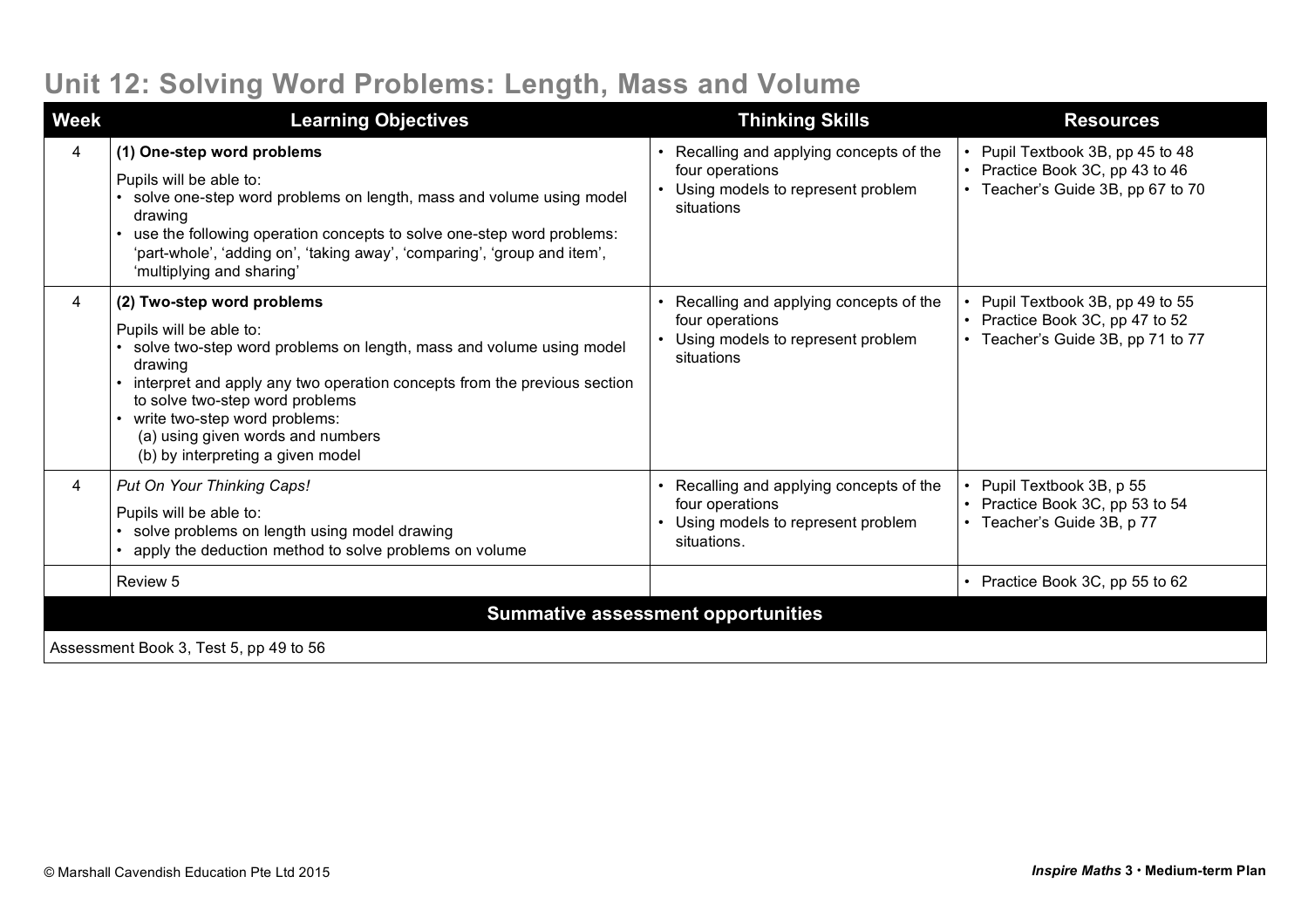### **Unit 13: Bar Graphs**

| <b>Week</b> | <b>Learning Objectives</b>                                                                                                                                                                                                                                                                                                                                                                                                                  | <b>Thinking Skills</b>                                                                            | <b>Resources</b>                                                                                          |
|-------------|---------------------------------------------------------------------------------------------------------------------------------------------------------------------------------------------------------------------------------------------------------------------------------------------------------------------------------------------------------------------------------------------------------------------------------------------|---------------------------------------------------------------------------------------------------|-----------------------------------------------------------------------------------------------------------|
| 5           | (1) Making bar graphs with scales<br>Pupils will be able to:<br>make bar graphs with scales of 2, 3, 4, 5 or 10<br>make bar graphs with scales from a given picture graph<br>make bar graphs with scales from a set of data collected<br>collect and record the number of items in each category and use the data<br>to draw a bar graph<br>use appropriate scales for drawing bar graphs<br>read and interpret information from bar graphs | Comparing<br>$\bullet$<br>Classifying<br>$\bullet$<br>Identifying relationships<br>$\bullet$      | • Pupil Textbook 3B, pp 56 to 61<br>• Practice Book 3C, pp 63 to 69<br>• Teacher's Guide 3B, pp 92 to 97  |
| 5           | (2) Reading and interpreting bar graphs<br>Pupils will be able to:<br>read and interpret bar graphs related to given scales<br>make comparisons, find sums and differences between different bars in a<br>bar graph and solve problems<br>solve problems using bar graphs involving two or more variables                                                                                                                                   | Comparing<br>Classifying<br>Identifying relationships                                             | • Pupil Textbook 3B, pp 62 to 66<br>• Practice Book 3C, pp 71 to 74<br>• Teacher's Guide 3B, pp 98 to 102 |
|             | Let's Explore!<br>Pupils will be able to:<br>read and interpret the bar graph<br>write questions with given vocabulary to make comparisons, and find<br>sums and differences between two or more variables                                                                                                                                                                                                                                  |                                                                                                   |                                                                                                           |
| 5           | Put On Your Thinking Caps!<br>Pupils will be able to:<br>read and interpret each bar graph they are shown<br>make comparisons and inferences, then deduce the correct bar graph that<br>represents all the given information                                                                                                                                                                                                                | Comparing<br>٠<br>Identifying relationships<br><b>Making inferences</b><br>$\bullet$<br>Deduction | • Pupil Textbook 3B, p 67<br>• Practice Book 3C, pp 75 to 76<br>• Teacher's Guide 3B, p 103               |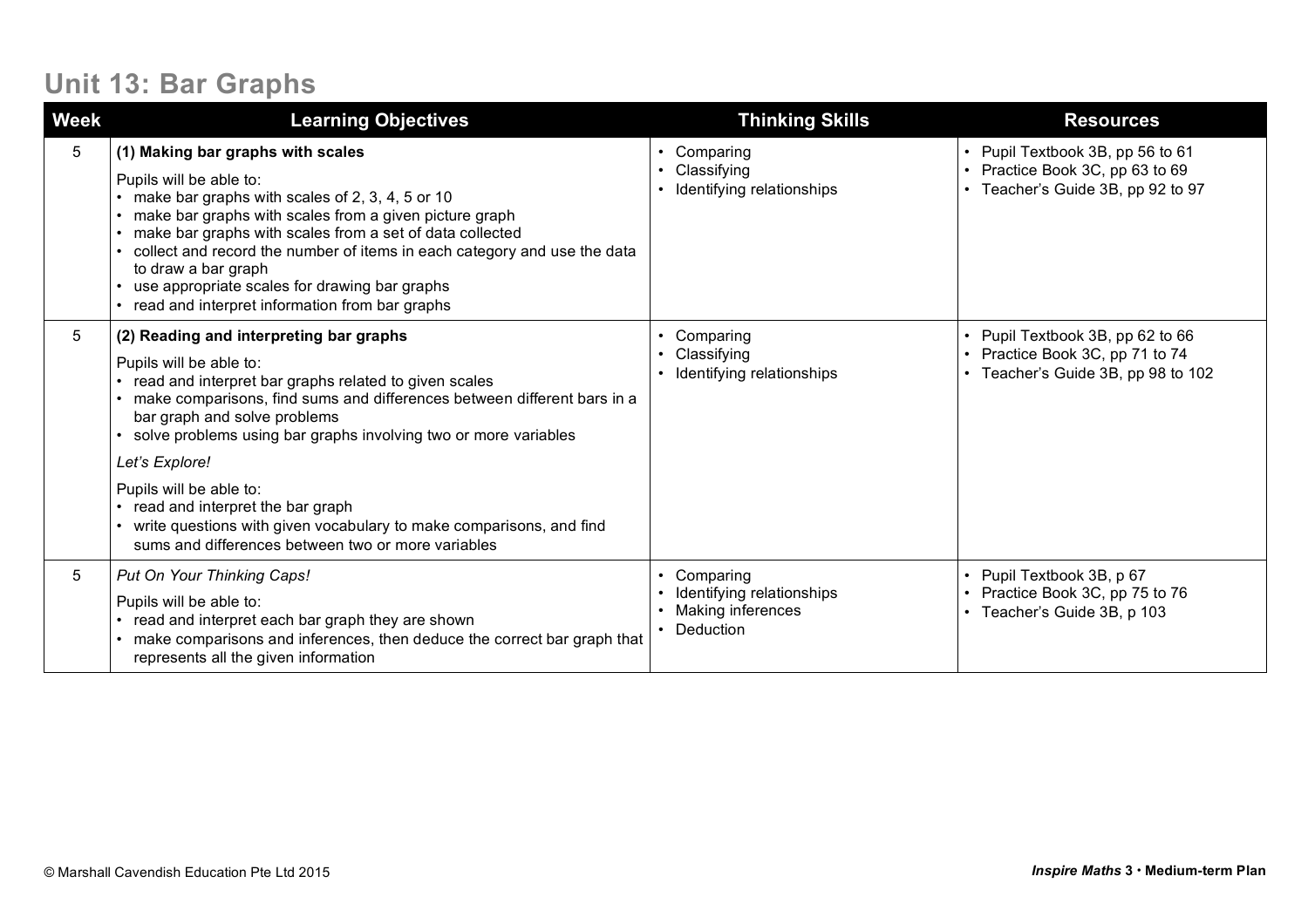### **Unit 14: Fractions**

| <b>Week</b>    | <b>Learning Objectives</b>                                                                                                                                                                                                                                                                                                                                                                           | <b>Thinking Skills</b>                                                                                                                   | <b>Resources</b>                                                                                           |
|----------------|------------------------------------------------------------------------------------------------------------------------------------------------------------------------------------------------------------------------------------------------------------------------------------------------------------------------------------------------------------------------------------------------------|------------------------------------------------------------------------------------------------------------------------------------------|------------------------------------------------------------------------------------------------------------|
| 6              | (1) Numerator and denominator<br>Pupils will be able to:<br>use the terms 'numerator' and 'denominator' to describe the parts of<br>fractions<br>write a fraction given the numerator and the denominator<br>solve word problems relating to numerators and denominators                                                                                                                             | Identifying numerators and<br>denominators of fractions                                                                                  | • Pupil Textbook 3B, p 68<br>• Practice Book 3C, pp 77 to 78<br>• Teacher's Guide 3B, p 116                |
| 6              | (2) Understanding equivalent fractions<br>Pupils will be able to:<br>divide a fraction strip into equal parts to show a fraction<br>divide the divided fraction parts into further equal parts to show the<br>equivalent fraction<br>write the equivalent fractions of a given fraction with denominator not<br>greater than 12, with the help of model drawing                                      | Applying division concept to divide a<br>whole into equal parts<br>Comparing<br>Analysing the 'part-whole' model                         | • Pupil Textbook 3B, pp 69 to 71<br>• Practice Book 3C, pp 79 to 80<br>• Teacher's Guide 3B, pp 117 to 119 |
| 6              | (3) More equivalent fractions: short cut<br>Pupils will be able to:<br>write the equivalent fractions of a given fraction using the multiplying<br>factor technique<br>write the equivalent fractions of a given fraction using the dividing factor<br>technique<br>express a fraction in its simplest form using the dividing factor technique                                                      | Recalling<br>Applying the multiplying factor<br>technique and the dividing factor<br>technique to find equivalent fractions              | • Pupil Textbook 3B, pp 72 to 74<br>• Practice Book 3C, pp 81 to 84<br>• Teacher's Guide 3B, pp 120 to 122 |
| $\overline{7}$ | (4) Comparing fractions<br>Pupils will be able to:<br>compare two or three related fractions and identify the greater or smaller<br>fraction using the equivalent fraction method<br>compare two or three unrelated fractions and identify the greater or<br>smaller fraction using the equivalent fraction method<br>compare and arrange two or three fractions in ascending or descending<br>order | Comparing<br>Recalling<br>Applying the multiplying factor<br>technique and the dividing factor<br>technique to find equivalent fractions | • Pupil Textbook 3B, pp 75 to 82<br>• Practice Book 3C, pp 85 to 88<br>• Teacher's Guide 3B, pp 123 to 130 |
|                | Let's Explore!<br>Pupils will be able to:<br>explore different possibilities of comparing fractions by shading diagrams<br>reflect on comparing concepts and techniques to determine greater or<br>smaller fractions                                                                                                                                                                                 | Analysing<br>Reflecting and comparing<br>Heuristics for problem solving:<br>• Make a list                                                | • Pupil Textbook 3B, p 83<br>• Teacher's Guide 3B, p 131                                                   |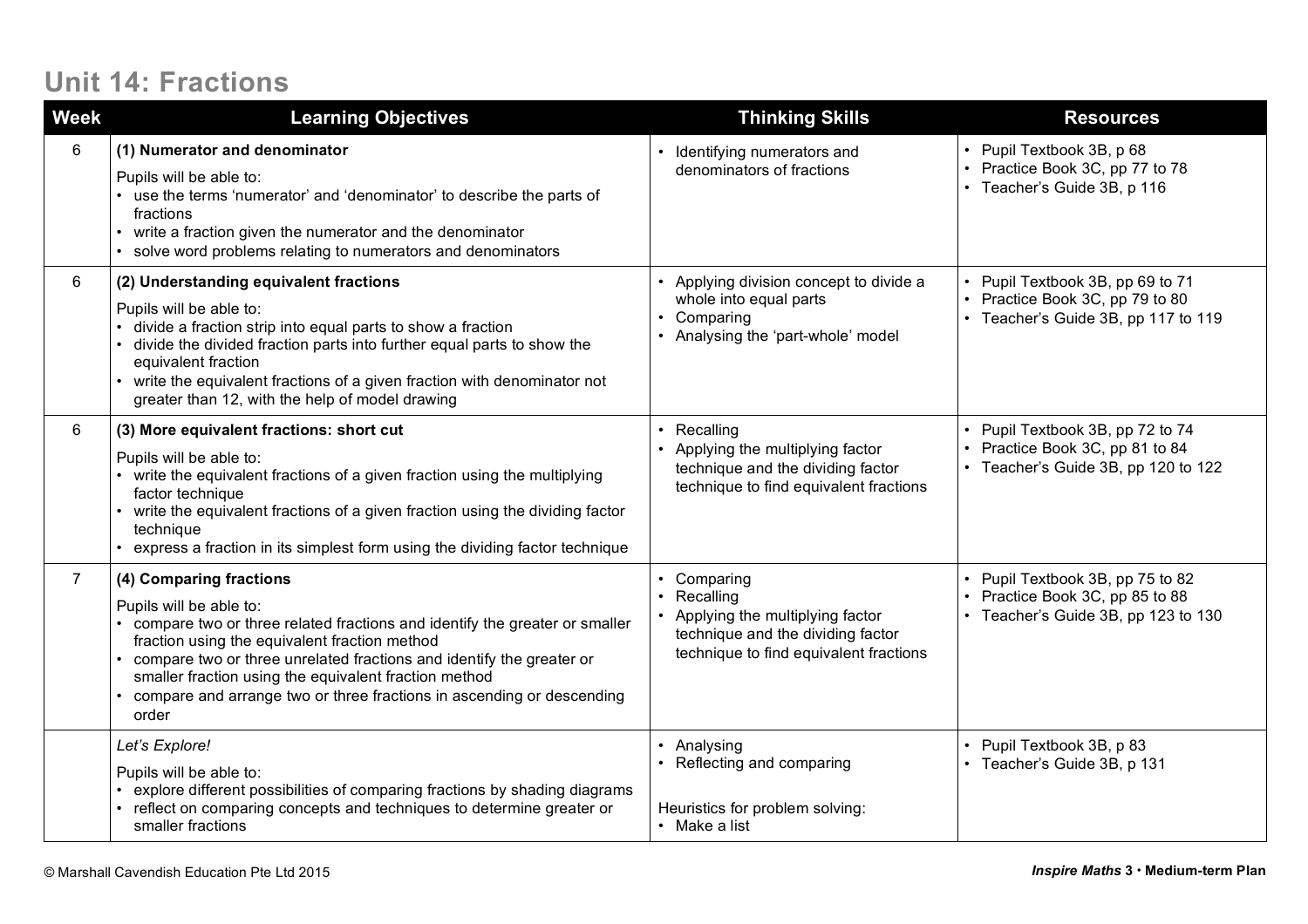|                                                                                                                                                               | <b>Maths Journal</b>                                                                                                                                                                                                                                                                                                                                                                                                            | • Guess and check                                                                                                                                                            |                                                                                                          |  |  |
|---------------------------------------------------------------------------------------------------------------------------------------------------------------|---------------------------------------------------------------------------------------------------------------------------------------------------------------------------------------------------------------------------------------------------------------------------------------------------------------------------------------------------------------------------------------------------------------------------------|------------------------------------------------------------------------------------------------------------------------------------------------------------------------------|----------------------------------------------------------------------------------------------------------|--|--|
|                                                                                                                                                               | Pupils will be able to:<br>• recall and make a list of steps for determining and arranging fractions in<br>sequential order<br>• reflect on and use comparing fraction concepts and techniques                                                                                                                                                                                                                                  |                                                                                                                                                                              |                                                                                                          |  |  |
| $\overline{7}$                                                                                                                                                | (5) Adding fractions<br>Pupils will be able to:<br>find equivalent fractions of a given fraction<br>• visualise two related fractions using diagrams, and draw models to<br>represent two like fractions taken from a whole<br>convert the denominator of a fraction to one equal to that of a related<br>fraction<br>• add two or more related fractions                                                                       | Translating fraction symbols to models<br>in various ways                                                                                                                    | Pupil Textbook 3B, pp 84 to 86<br>• Practice Book 3C, pp 89 to 90<br>• Teacher's Guide 3B, pp 132 to 134 |  |  |
| $7 - 8$                                                                                                                                                       | (6) Subtracting fractions<br>Pupils will be able to:<br>find equivalent fractions of a given fraction<br>• visualise two related fractions using diagrams and draw models to<br>represent two related fractions taken from a whole<br>convert the denominator of a fraction to one equal to that of a related<br>fraction<br>• subtract a fraction from another related fraction<br>subtract two related fractions from a whole | • Translating verbal and fraction<br>statements to models<br>Relating model representations to<br>fraction statements                                                        | • Pupil Textbook 3B, pp 87 to 89<br>Practice Book 3C, pp 91 to 92<br>• Teacher's Guide 3B, pp 135 to 137 |  |  |
| 8                                                                                                                                                             | Put On Your Thinking Caps!<br>Pupils will be able to:<br>• draw models to represent $^{3}/_4$ and its equivalent fraction, $^{6}/_8$<br>draw models to show $\frac{2}{9}$ and $\frac{7}{9}$ of a whole and other possible fractions<br>related to $\frac{7}{9}$                                                                                                                                                                 | Spatial visualisation<br>• Applying model drawing and equivalent<br>fractions<br>Investigate and compare<br>Heuristics for problem solving:<br>Draw a model<br>• Make a list | • Pupil Textbook 3B, p 90<br>Practice Book 3C, pp 93 to 94<br>• Teacher's Guide 3B, p 138                |  |  |
|                                                                                                                                                               | Review 6<br>Revision 3                                                                                                                                                                                                                                                                                                                                                                                                          |                                                                                                                                                                              | • Practice Book 3B, pp 95 to 111                                                                         |  |  |
|                                                                                                                                                               | <b>Summative assessment opportunity</b>                                                                                                                                                                                                                                                                                                                                                                                         |                                                                                                                                                                              |                                                                                                          |  |  |
| Assessment Book 3, Test 6, pp 57 to 64<br>For extension, Assessment Book 3, Challenging Problems 3, pp 65 to 68<br>Assessment Book 3, Check-up 3, pp 69 to 80 |                                                                                                                                                                                                                                                                                                                                                                                                                                 |                                                                                                                                                                              |                                                                                                          |  |  |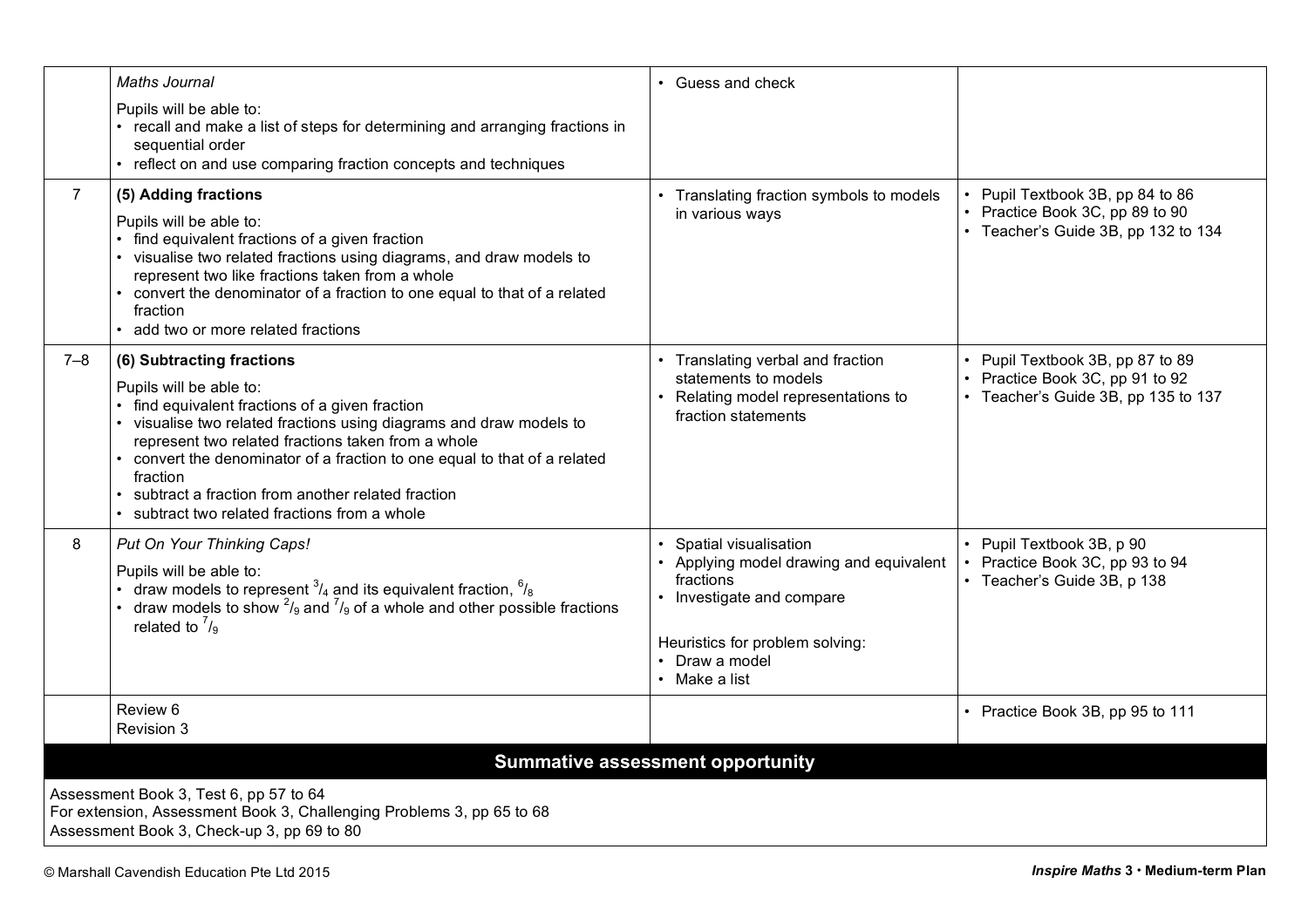## **Unit 15: Time**

| <b>Week</b>    | <b>Learning Objectives</b>                                                                                                                                                                                                                                                                                                    | <b>Thinking Skills</b>                                                                  | <b>Resources</b>                                                                                             |
|----------------|-------------------------------------------------------------------------------------------------------------------------------------------------------------------------------------------------------------------------------------------------------------------------------------------------------------------------------|-----------------------------------------------------------------------------------------|--------------------------------------------------------------------------------------------------------------|
|                | (1) Telling the time<br>Pupils will be able to:<br>tell the time shown on a clock<br>read a time (e.g. 7:20 a.m.) as (i) seven twenty (ii) twenty minutes past<br>seven<br>read a time (e.g. 5:40 p.m.) as (i) five forty (ii) twenty minutes to six<br>$\bullet$<br>draw the minute hand on a clock face when given the time | Identifying attributes and components<br>Translating a model to words                   | Pupil Textbook 3B, pp 91 to 94<br>• Practice Book 3D, pp 7 to 8<br>• Teacher's Guide 3B, pp 159 to 162       |
| $\mathbf{1}$   | (2) Conversion of hours and minutes<br>Pupils will be able to:<br>state that $1 h = 60$ mins<br>convert hours to minutes<br>convert hours and minutes to minutes<br>convert minutes to hours and minutes                                                                                                                      | Identifying relationships                                                               | • Pupil Textbook 3B, pp 95 to 98<br>• Practice Book 3D, pp 9 to 10<br>• Teacher's Guide 3B, pp 163 to 166    |
| $\mathbf{1}$   | (3) Addition<br>Pupils will be able to:<br>add time with no regrouping by adding the hours first, then the minutes<br>add time with regrouping by adding the minutes first, then the hours                                                                                                                                    | Identifying relationships                                                               | • Pupil Textbook 3B, pp 99 to 101<br>Practice Book 3D, pp 11 to 12<br>• Teacher's Guide 3B, pp 167 to 169    |
| $\overline{2}$ | (4) Subtraction<br>Pupils will be able to:<br>subtract time without regrouping by subtracting the hours first, then the<br>minutes<br>subtract time with regrouping by first regrouping the hours and minutes,<br>next subtracting the minutes, then subtracting the hours                                                    | • Identifying relationships                                                             | • Pupil Textbook 3B, pp 102 to 104<br>• Practice Book 3D, pp 13 to 14<br>• Teacher's Guide 3B, pp 170 to 172 |
| $\overline{2}$ | (5) Duration in hours and minutes<br>Pupils will be able to:<br>find the duration between two given times in (i) hours (ii) minutes (iii)<br>hours and minutes<br>find the end time given the start time and the duration<br>find the start time given the duration and the end time                                          | Comparing<br>Identifying relationships                                                  | • Pupil Textbook 3B, pp 105 to 110<br>Practice Book 3D, pp 15 to 18<br>• Teacher's Guide 3B, pp 173 to 178   |
| $\overline{2}$ | (6) Word problems<br>Pupils will be able to solve up to two-step word problems on time.                                                                                                                                                                                                                                       | Translating statements to models and<br>number sentences<br>• Identifying relationships | Pupil Textbook 3B, pp 111 to 113<br>• Practice Book 3D, pp 19 to 22<br>• Teacher's Guide 3B, pp 179 to 181   |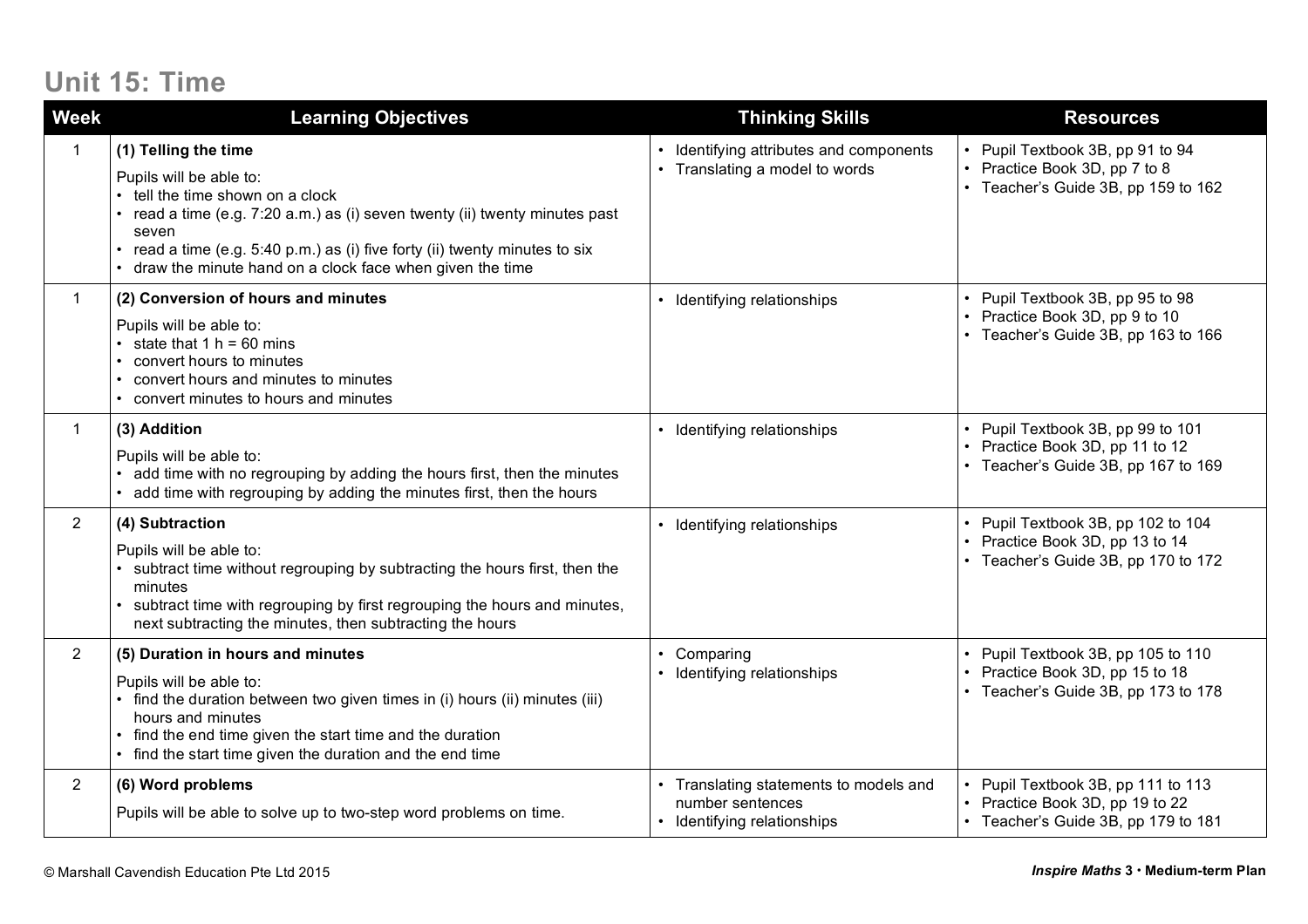| Maths Journal<br>This journal enables pupils to express their understanding of:<br>how to find a duration between two given times<br>the procedure of subtracting time using the strategy of regrouping<br>how to draw and read a timeline<br>how to convert hours to minutes | Reflecting<br>Heuristics for problem solving:<br>Draw a diagram<br>Work backwards | • Pupil Textbook 3B, p 114<br>• Practice Book 3D, pp 23 to 24<br>Teacher's Guide 3B, p 182 |
|-------------------------------------------------------------------------------------------------------------------------------------------------------------------------------------------------------------------------------------------------------------------------------|-----------------------------------------------------------------------------------|--------------------------------------------------------------------------------------------|
| Put On Your Thinking Caps!                                                                                                                                                                                                                                                    |                                                                                   | $\cdot$ Pupil Textbook 3B, p 114                                                           |
| This problem requires pupils to analyse the situation so that an appropriate<br>strategy can be used to solve it.                                                                                                                                                             |                                                                                   | • Practice Book 3D, pp 25 to 26<br>• Teacher's Guide 3B, p 182                             |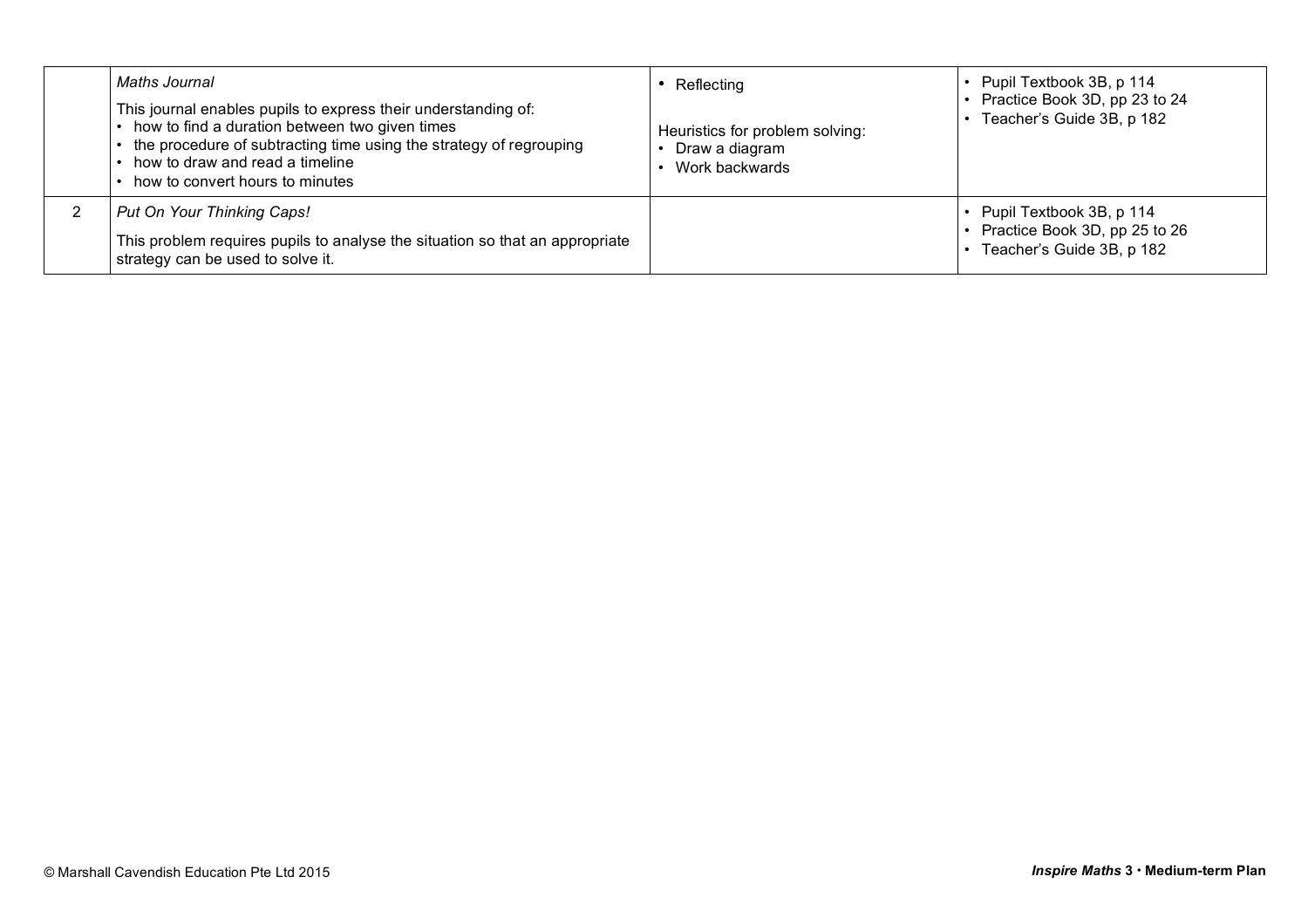## **Unit 16: Angles**

| <b>Week</b> | <b>Learning Objectives</b>                                                                                                                                                                                                                                                                                                                                | <b>Thinking Skills</b>                                                             | <b>Resources</b>                                                                                             |
|-------------|-----------------------------------------------------------------------------------------------------------------------------------------------------------------------------------------------------------------------------------------------------------------------------------------------------------------------------------------------------------|------------------------------------------------------------------------------------|--------------------------------------------------------------------------------------------------------------|
| 3           | (1) Understanding angles<br>Pupils will be able to:<br>identify what is an angle and what is not an angle<br>associate an angle with a certain amount of turning between two lines at a<br>point<br>identify the bigger/biggest or smaller/smallest angle given two or more<br>angles<br>arrange angles in ascending or descending order                  | Visualising and identifying angles<br>$\bullet$                                    | • Pupil Textbook 3B, pp 115 to 118<br>• Practice Book 3D, pp 27 to 30<br>• Teacher's Guide 3B, pp 197 to 200 |
| 3           | (2) Identifying angles<br>Pupils will be able to:<br>identify and mark angles on 2D and 3D shapes<br>identify and mark angles on geometrical shapes<br>associate the number of sides with the number of angles in geometrical<br>shapes                                                                                                                   | Visualising various types of triangles<br>and rectangles<br>Comparing<br>$\bullet$ | • Pupil Textbook 3B, pp 119 to 121<br>• Practice Book 3D, pp 31 to 34<br>• Teacher's Guide 3B, pp 201 to 203 |
|             | Let's Explore!<br>Pupils will be able to make various triangles and rectangles on a geoboard<br>and determine the relationship between the number of angles and the<br>number of sides.                                                                                                                                                                   |                                                                                    | • Pupil Textbook 3B, p 122<br>• Teacher's Guide 3B, p 204                                                    |
| 3           | (3) Right angles<br>Pupils will be able to:<br>use a folded piece of paper to make a right angle<br>tell whether a given angle is bigger or smaller than a right angle<br>make angles using paper strips and compare angles with a right angle<br>determine whether angles on shapes are right angles using a folded piece<br>of paper with a right angle | Visualising and comparing                                                          | • Pupil Textbook 3B, pp 123 to 125<br>• Practice Book 3D, pp 35 to 36<br>• Teacher's Guide 3B, pp 205 to 207 |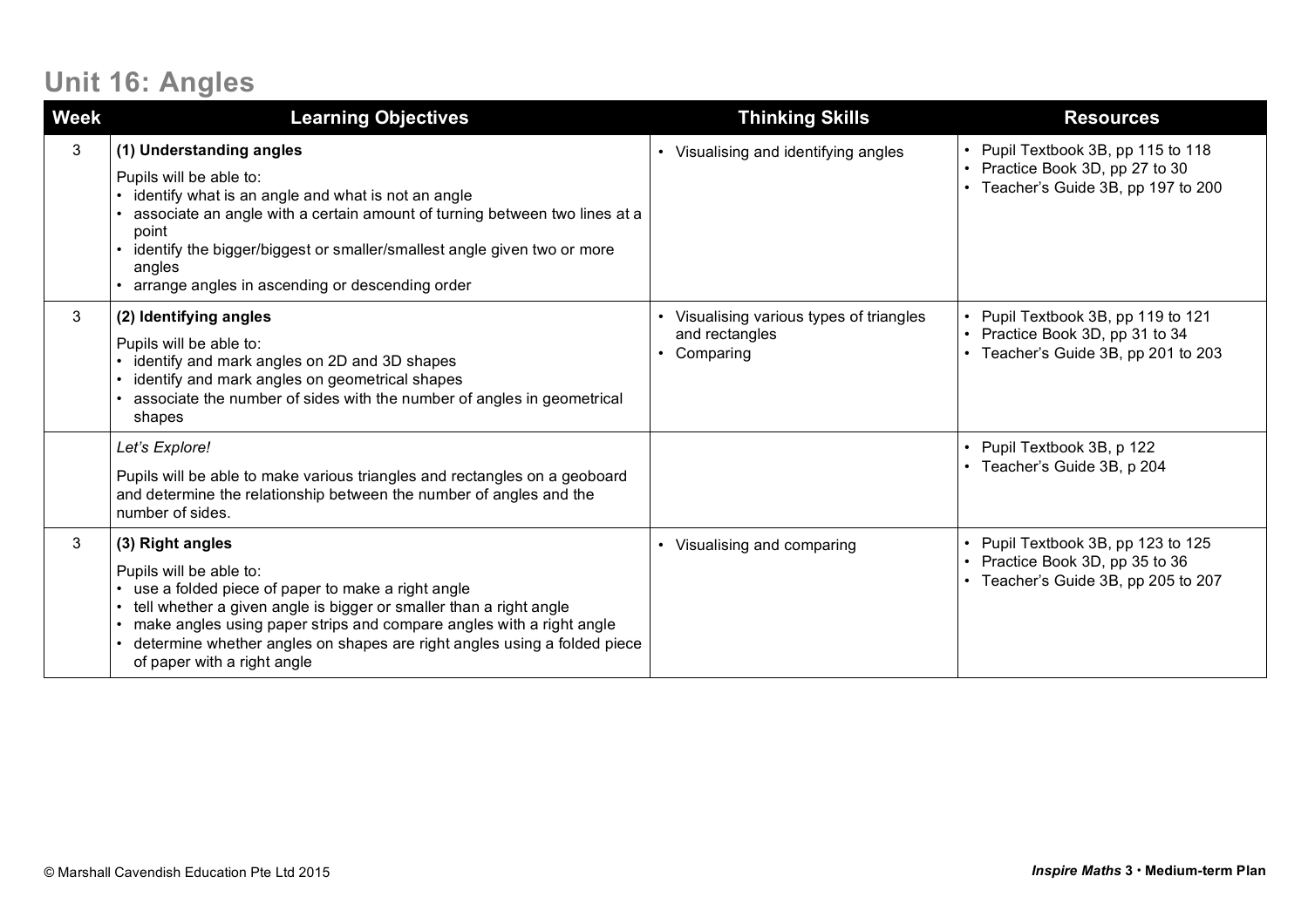|                                           | Put On Your Thinking Caps!<br>Pupils will be able to:<br>identify the different shapes used to make tangram pieces<br>make shapes using different pieces taken from a tangram<br>make different compound shapes from specific numbers of pieces taken<br>from a tangram | Visualising angles on a plane | • Pupil Textbook 3B, p 126<br>• Practice Book 3D, pp 37 to 38<br>Teacher's Guide 3B, p 208 |  |
|-------------------------------------------|-------------------------------------------------------------------------------------------------------------------------------------------------------------------------------------------------------------------------------------------------------------------------|-------------------------------|--------------------------------------------------------------------------------------------|--|
| <b>Summative assessment opportunities</b> |                                                                                                                                                                                                                                                                         |                               |                                                                                            |  |
| Assessment Book 3, Test 7, pp 81 to 88    |                                                                                                                                                                                                                                                                         |                               |                                                                                            |  |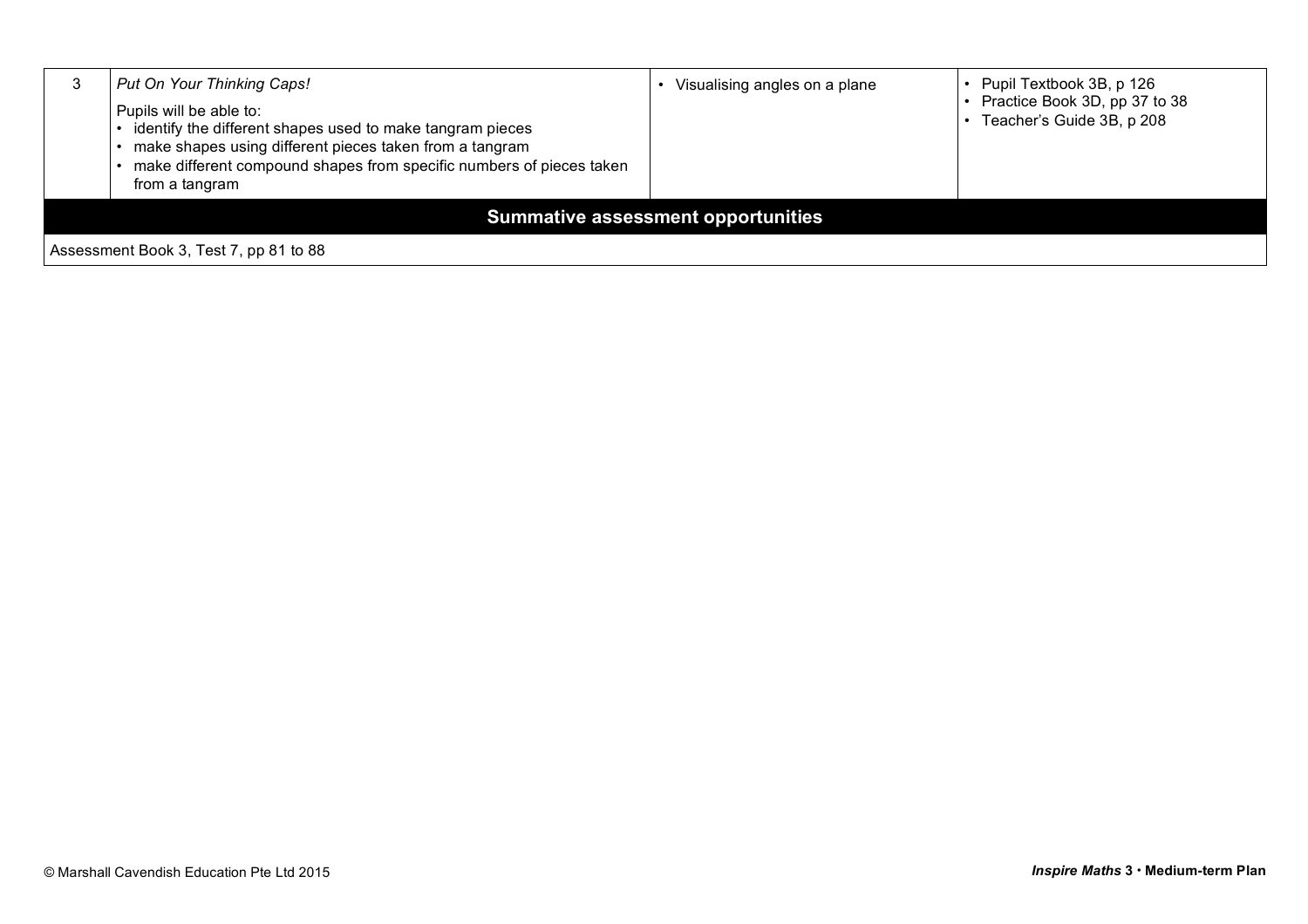### **Unit 17: Perpendicular and Parallel Lines**

| <b>Week</b> | <b>Learning Objectives</b>                                                                                                                                                                                                                                                                                                                                                                                                                                        | <b>Thinking Skills</b>             | <b>Resources</b>                                                                                             |
|-------------|-------------------------------------------------------------------------------------------------------------------------------------------------------------------------------------------------------------------------------------------------------------------------------------------------------------------------------------------------------------------------------------------------------------------------------------------------------------------|------------------------------------|--------------------------------------------------------------------------------------------------------------|
| 4           | (1) Perpendicular lines<br>Pupils will be able to:<br>state that perpendicular lines are two straight lines that meet at a right<br>angle.<br>recognise the symbol which stands for 'is perpendicular to'<br>identify perpendicular lines drawn on square grid paper with a piece of<br>double-folded paper or a ruler<br>• identify perpendicular lines in everyday objects                                                                                      | Comparing<br>Spatial visualisation | • Pupil Textbook 3B, pp 127 to 131<br>• Practice Book 3D, pp 39 to 42<br>• Teacher's Guide 3B, pp 219 to 223 |
| 4           | (2) Drawing perpendicular lines<br>Pupils will be able to:<br>draw perpendicular lines on square grid paper such that (i) the lines lie on<br>the grid lines (ii) the lines do not lie on the grid lines<br>draw a line perpendicular to a given line on square grid paper<br>$\bullet$<br>Let's Explore!<br>This activity enables pupils to explore how perpendicular lines can be drawn<br>on square grid paper.                                                | Comparing<br>Spatial visualisation | Pupil Textbook 3B, pp 132 to 137<br>• Practice Book 3D, pp 43 to 44<br>• Teacher's Guide 3B, pp 224 to 229   |
| $4 - 5$     | (3) Parallel lines<br>Pupils will be able to:<br>state that two parallel lines do not meet and the distance between the two<br>lines is always the same<br>recognise the symbol which stands for 'is parallel to'<br>identify parallel lines on a square grid by sight or by determining if they<br>are the same distance apart<br>name the pairs of parallel lines in a shape drawn on a square grid<br>identify parallel lines in everyday objects<br>$\bullet$ | Comparing<br>Spatial visualisation | Pupil Textbook 3B, pp 138 to 142<br>Practice Book 3D, pp 45 to 48<br>• Teacher's Guide 3B, pp 230 to 234     |
| 5           | (4) Drawing parallel lines<br>Pupils will be able to:<br>draw parallel lines on square grid paper such that (i) the lines lie on the<br>grid lines (ii) the lines do not lie on the grid lines<br>draw a line parallel to another line drawn on a square grid                                                                                                                                                                                                     | Comparing<br>Spatial visualisation | • Pupil Textbook 3B, pp 143 to 147<br>Practice Book 3D, pp 49 to 50<br>• Teacher's Guide 3B, pp 235 to 239   |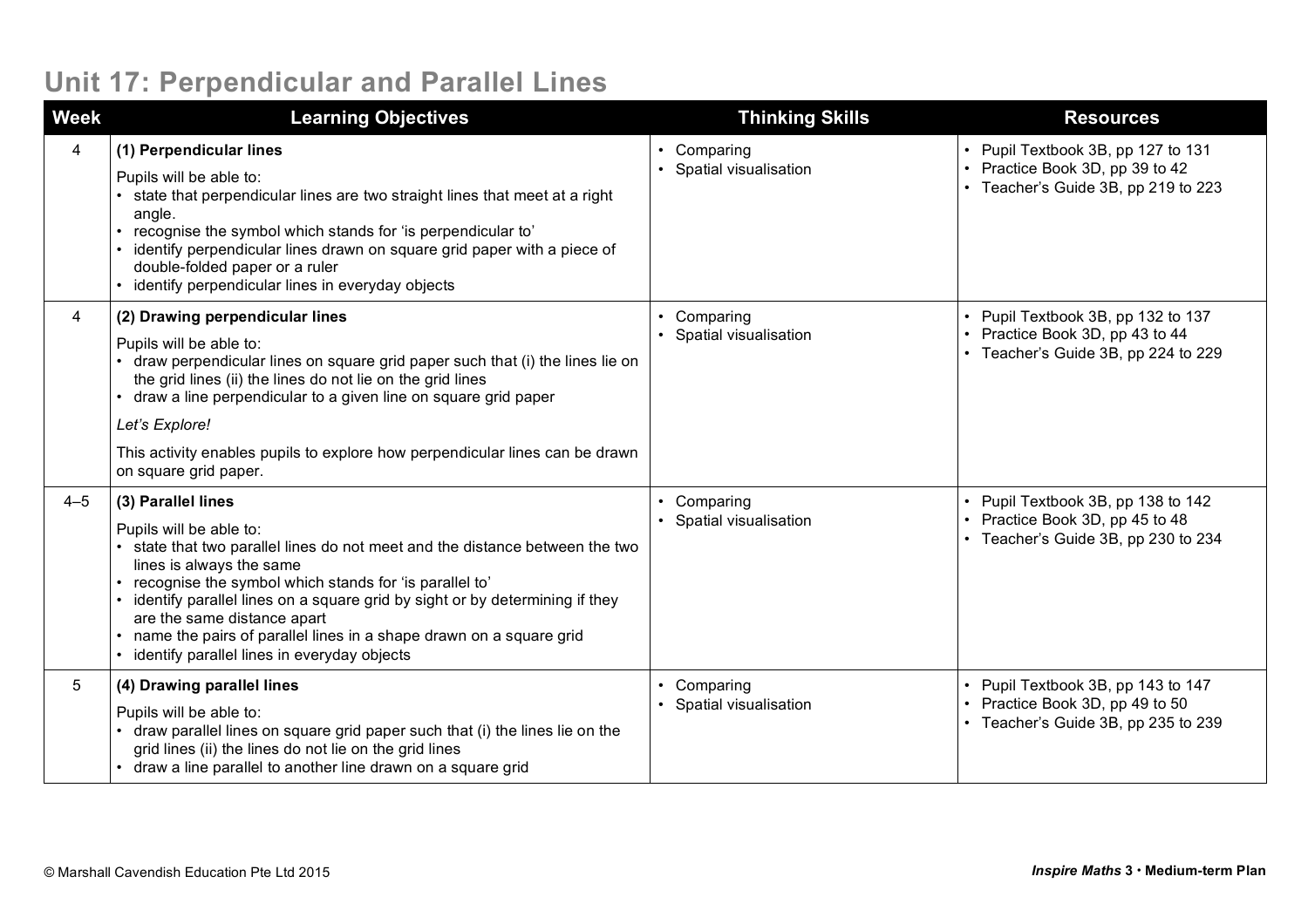| Put On Your Thinking Caps!                                                                                              | Spatial visualisation | $\cdot$ Pupil Textbook 3B, p 148                             |
|-------------------------------------------------------------------------------------------------------------------------|-----------------------|--------------------------------------------------------------|
| Pupils are required to:<br>identify parallel and perpendicular lines in a diagram in which both such<br>lines are found |                       | • Practice Book 3D, pp 51 to 54<br>Teacher's Guide 3B, p 240 |
| draw a diagram containing both parallel and perpendicular lines                                                         |                       |                                                              |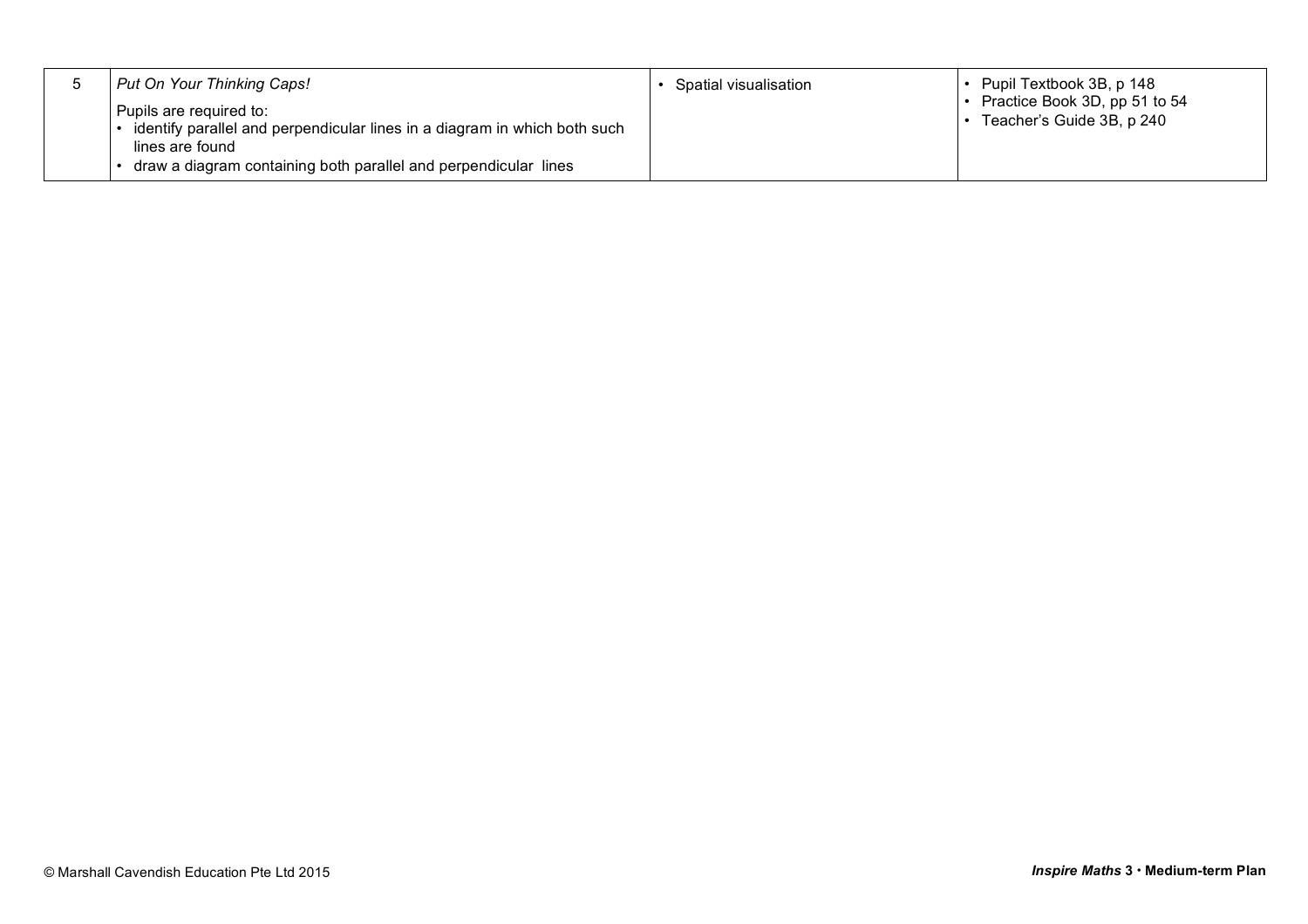#### **Unit 18: Area and Perimeter**

| <b>Week</b> | <b>Learning Objectives</b>                                                                                                                                                                                                                                                                                                                                                                                                                                                                                                                                                                                                                            | <b>Thinking Skills</b>                                                               | <b>Resources</b>                                                                                             |
|-------------|-------------------------------------------------------------------------------------------------------------------------------------------------------------------------------------------------------------------------------------------------------------------------------------------------------------------------------------------------------------------------------------------------------------------------------------------------------------------------------------------------------------------------------------------------------------------------------------------------------------------------------------------------------|--------------------------------------------------------------------------------------|--------------------------------------------------------------------------------------------------------------|
| 5           | $(1)$ Area<br>Pupils will be able to:<br>• understand that the area of a shape is the amount of surface covering it<br>• understand that a square or a half-square is used as a standard unit for<br>representing area<br>• find the area of a shape, made by squares and half-squares, in terms of<br>square units<br>• make different shapes of the same area with the same number of square<br>units<br>Let's Explore!<br>Pupils will be able to make different shapes using $\frac{1}{2}$ square units.                                                                                                                                           | • Recalling<br>• Applying the concept of area                                        | • Pupil Textbook 3B, pp 149 to 153<br>• Practice Book 3D, pp 55 to 58<br>• Teacher's Guide 3B, pp 253 to 257 |
| 6           | (2) Square centimetres $(cm2)$<br>Pupils will be able to:<br>• use 1 square centimetre $(cm2)$ as a standard unit of measurement to find<br>the area of a square or other shapes<br>find the area of a composite shape in square centimetres $\text{(cm}^2\text{)}$<br>• differentiate between a square centimetre and a 1 cm square<br>Let's Explore!<br>Pupils will be able to relate the arrangement of square units with the number<br>of squares to make a pattern.                                                                                                                                                                              | Recalling<br>Applying the concept of area<br>Observing and analysing<br>• Predicting | • Pupil Textbook 3B, pp 154 to 157<br>• Practice Book 3D, pp 59 to 60<br>• Teacher's Guide 3B, pp 258 to 261 |
| 6           | (3) Square metres $(m2)$<br>Pupils will be able to:<br>use 1 square metre $(m^2)$ as a standard unit of measure to find area of a<br>big square<br>• visualise the relative sizes of 1 square metre and 1 square centimetre<br>find the area of rectangles and composite shapes in square metres $(m2)$<br>and compare sizes of composite shapes<br>estimate the area of a shape and compare it with the measurement of its<br>actual area<br>• differentiate between 1 square metre and a 1 m square<br>Let's Explore!<br>Pupils will be able to draw or arrange shapes using the same number of<br>1 $m2$ units or using shapes with the same area. | Recalling<br>Applying the concept of area<br>• Visualise shapes with the same area   | • Pupil Textbook 3B, pp 158 to 162<br>Practice Book 3D, pp 61 to 62<br>• Teacher's Guide 3B, pp 262 to 266   |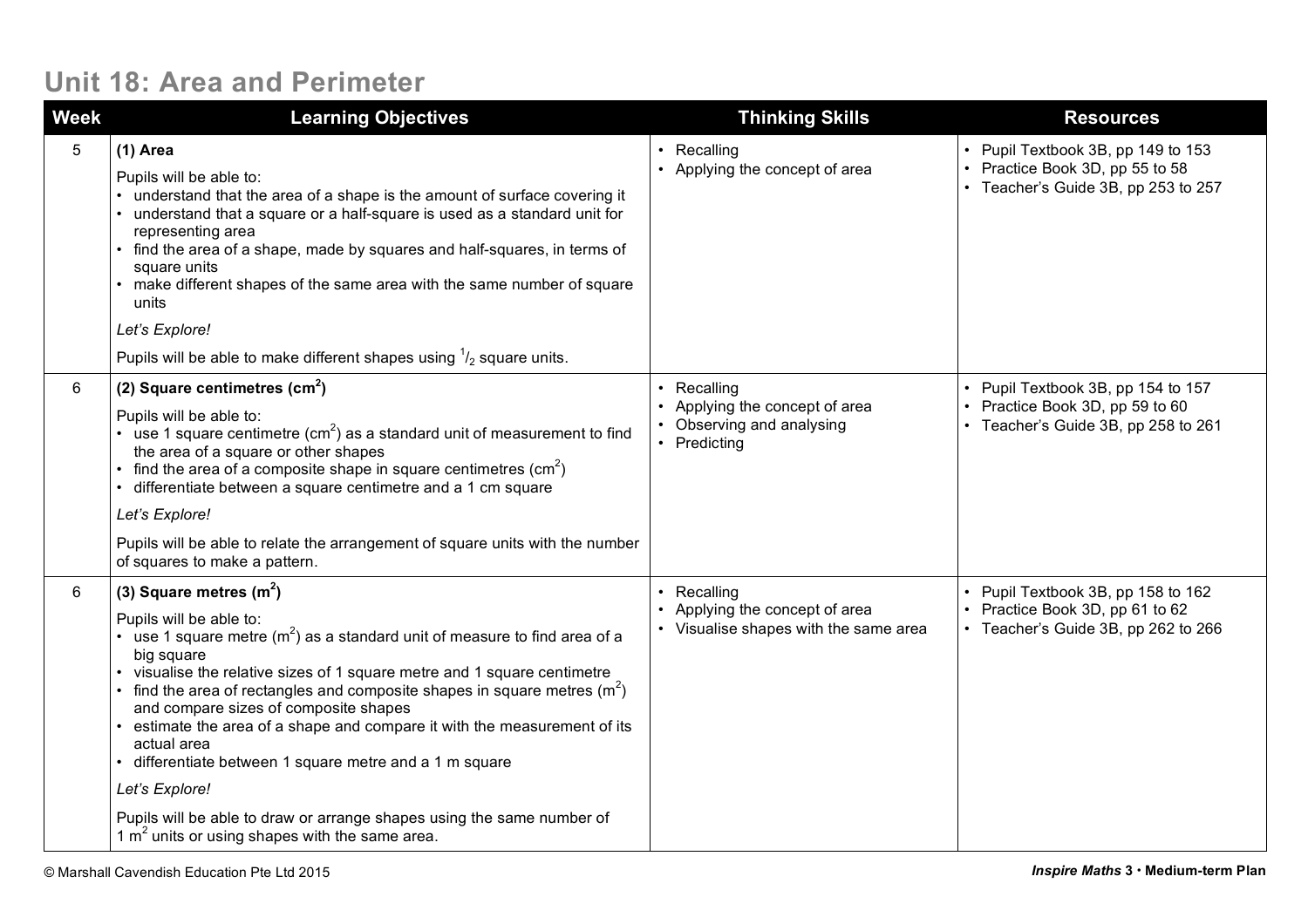| 6              | (4) Perimeter and area<br>Pupils will be able to:<br>understand the meaning of perimeter<br>find the perimeter of shapes made from squares and rectangles<br>calculate and compare the area and perimeter of two shapes by counting<br>the number of square units ( $cm2$ or $m2$ ) and distance around the shape<br>(cm or m)<br>understand that two shapes can have:<br>(a) the same area and the same perimeter<br>(b) the same area but different perimeters<br>(c) the same perimeter but different areas. | Visualising<br>Matching shapes<br>Comparing numbers                               | Pupil Textbook 3B, pp 163 to 165<br>Practice Book 3D, pp 63 to 66<br>• Teacher's Guide 3B, pp 267 to 269 |
|----------------|-----------------------------------------------------------------------------------------------------------------------------------------------------------------------------------------------------------------------------------------------------------------------------------------------------------------------------------------------------------------------------------------------------------------------------------------------------------------------------------------------------------------|-----------------------------------------------------------------------------------|----------------------------------------------------------------------------------------------------------|
|                | Let's Explore!<br>Pupils will be able to recognise that two shapes can have:<br>(a) the same area and the same perimeter<br>(b) the same area but different perimeters<br>(c) the same perimeter but different areas.                                                                                                                                                                                                                                                                                           |                                                                                   | • Teacher's Guide 3B, p 269                                                                              |
| $\overline{7}$ | (5) More perimeter<br>Pupils will be able to:<br>• find the perimeter of a shape by adding up all its sides<br>apply multiplication facts to find the sides of rectangles                                                                                                                                                                                                                                                                                                                                       | Comparing lengths of shapes with more<br>than two sides                           | Pupil Textbook 3B, pp 166 to 168<br>Practice Book 3D, pp 67 to 70<br>Teacher's Guide 3B, pp 270 to 272   |
| $\overline{7}$ | (6) Area of a rectangle<br>Pupils will be able to:<br>• find the area of a rectangle using the multiplication concept: rows x<br>columns<br>$\cdot$ find the area of rectangle using formula: Area = Length $\times$ Width<br>solve problems involving the four operations to find the area and<br>perimeter of a variety of shapes.                                                                                                                                                                            | Recalling<br>Applying the properties of a rectangle<br>to help work out perimeter | Pupil Textbook 3B, pp 169 to 173<br>Practice Book 3D, pp 71 to 76<br>Teacher's Guide 3B, pp 273 to 277   |